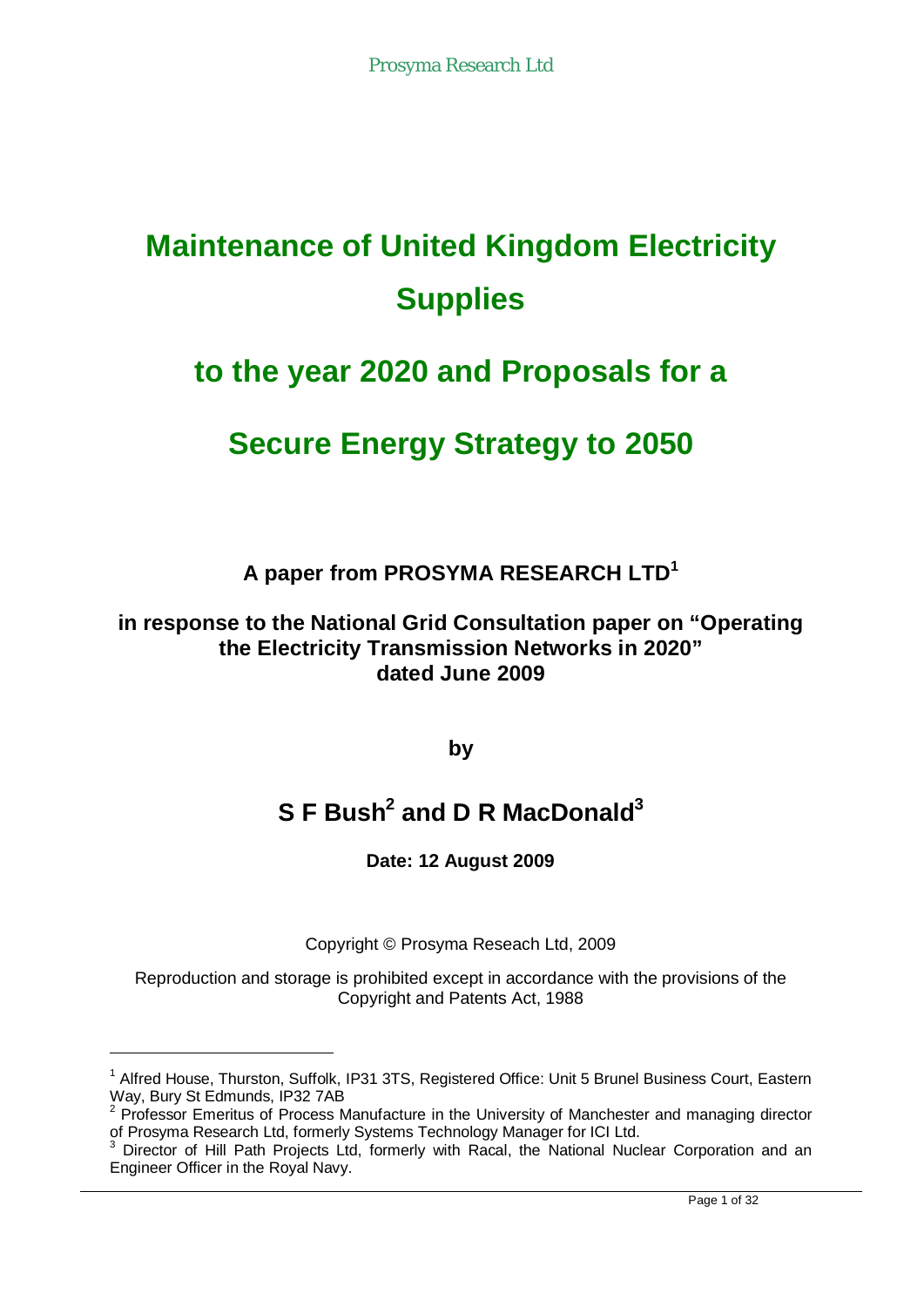# **CONTENTS**

|                |     |                                                                                                                                 | Page |
|----------------|-----|---------------------------------------------------------------------------------------------------------------------------------|------|
|                |     |                                                                                                                                 |      |
|                |     |                                                                                                                                 |      |
| $\mathbf{1}$   |     |                                                                                                                                 |      |
| $\overline{2}$ |     | Projected Mix of Electrical Generation Capacity and Assessment of<br>Practicability of various strategies and their capital and |      |
|                | 2.1 | Comparison of National Grid and DECC Scenarios 9                                                                                |      |
|                | 2.2 | Capital Costs and Feasibility of new electricity generating plant 11                                                            |      |
|                | 2.3 | Capital and Running Costs of Extended Grid 13                                                                                   |      |
|                | 2.4 | Total Capital Cost of "Gone Green"  15                                                                                          |      |
|                | 2.5 | Total generating costs for different technologies. 15                                                                           |      |
| 3              |     |                                                                                                                                 | 16   |
|                | 3.1 | The objectives of a National Energy Strategy 16                                                                                 |      |
|                | 3.2 |                                                                                                                                 |      |
|                | 3.3 |                                                                                                                                 |      |
| 4              |     |                                                                                                                                 |      |
|                | 4.1 |                                                                                                                                 | 20   |
|                | 4.2 |                                                                                                                                 | 21   |
|                | 4.3 |                                                                                                                                 |      |
|                | 4.4 |                                                                                                                                 |      |
|                | 4.5 |                                                                                                                                 |      |
| 5              |     |                                                                                                                                 | 27   |
| 6              |     |                                                                                                                                 | 28   |
| $\overline{7}$ |     |                                                                                                                                 |      |
| 8              |     |                                                                                                                                 |      |
|                |     |                                                                                                                                 |      |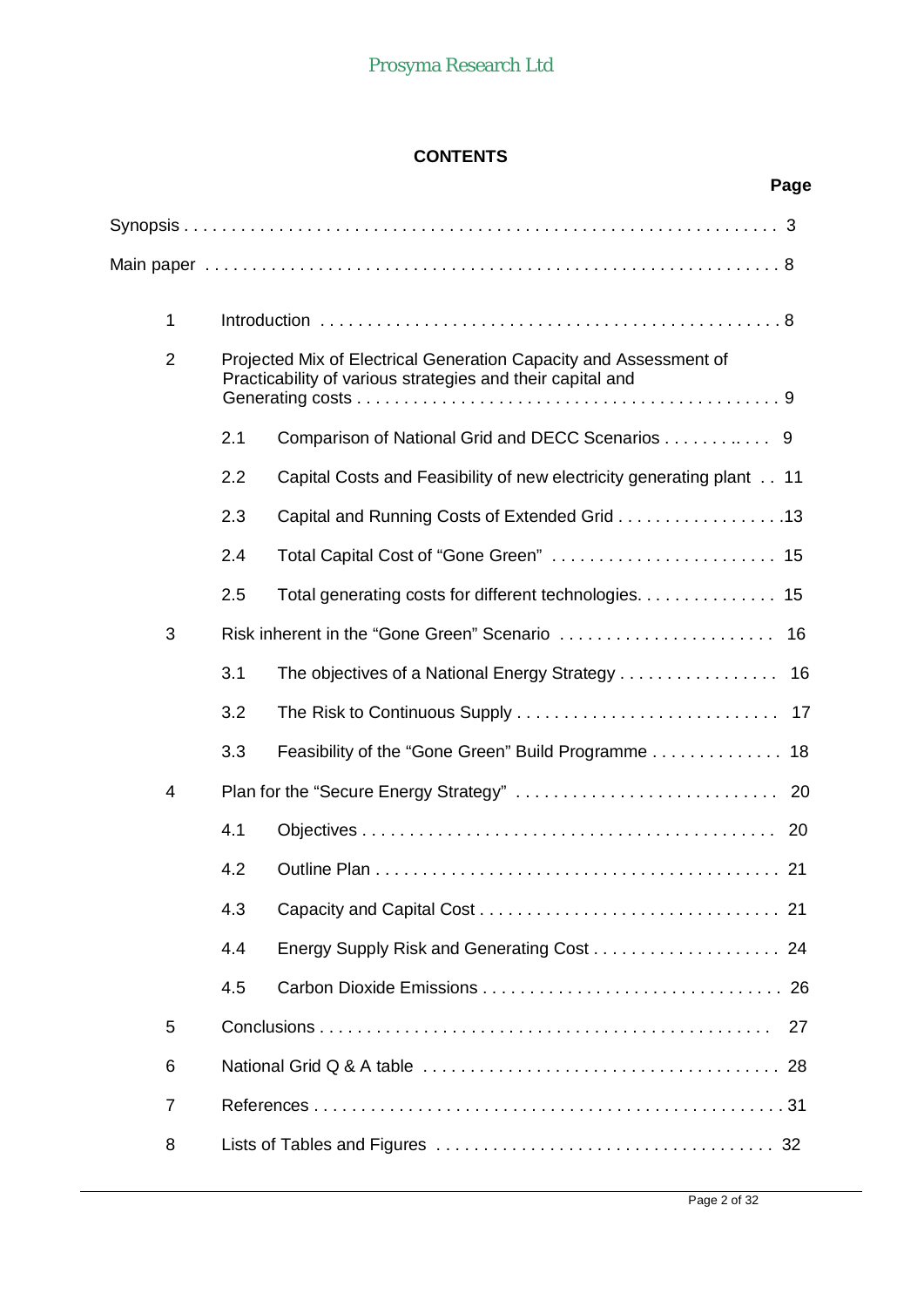#### **SYNOPSIS**

This report presents a response to the National Grid Consultation Paper "Operating the Electricity Transmission Networks in 2020" released in June 2009.

Following this synopsis, the Main paper sets out our approach in Section 1 (Introduction). Section 2 analyses the National Grid's "Gone Green" (GG) [1, 2] and the Government's Renewable Energy Strategy (RES) [3] scenarios in terms of capital and running costs. Section 3 analyses the risks in the "Gone Green" scenario. Section 4 presents our alternative "Secure Energy Strategy" (SES). This sets out the advantages in terms of security of energy supply, costs and  $CO<sub>2</sub>$  emissions reduction, of planning for and implementing a much greater proportion of nuclear energy in a greatly enlarged production of electricity by 2050.

#### **Background**

In its most recent paper, the Department of Energy and Climate Change (DECC) sets out its Renewable Energy Strategy (RES) [D], which aims at a further 15% reduction by 2020 in the 2008 emission levels in the economy and proposes that electricity generation's contribution to this reduction should be to increase the proportion of electricity derived from "low carbon" sources to 40%. "Low carbon" includes "renewables", nuclear power and "clean" coal, although this latter source is not defined. Nuclear and renewables currently make up about 20% of peak demand (60 GW).

In its Climate Change Act 2008 (CCA), the Government has laid down a target of an 80% reduction from the UK's 1990 level (770 million tonnes<sup>4</sup>) by 2050, i.e. to 154 million tonnes.

Notice that the targets apply to the whole UK energy economy, of which the electricity sector is currently only about 17% by end-user demand and 33% by primary energy demand.

It is clear, but often forgotten, that a direct consequence of the 80% (or even 50%) reduction target is that there must be a huge increase in overall low or zero carbon electricity production to replace most of the fossil fuel demand in the non-electricity sector to something .<br>like present-day Canadian levels per capita<sup>5</sup>. Our Secure Energy Strategy (SES) in Section 4 sets out a practical programme for achieving this.

Besides the increase in electricity generation, there must come a major expansion of the National Grid network to deliver this to the user. Because of the numbers involved, it is essential that to minimise capital costs incurred by the National Grid, new generating capacity must be as close as possible to the major centres of Britain's population $6$ .

The present government has further announced that it will enforce the EU Large Combustion Plant Directive (LCPD) which will have the effect of taking out of commission by 2015 8.3 GW of coal-fired power stations (or about 14% of Britain's peak winter demand of 60 GW), and an as yet unknown number of industrial coal and oil-based boilers, which also will not be able to meet the LCPD emission standards, the so-called "opted out" plant. At

 $\frac{4}{3}$  This is mainly CO<sub>2</sub> but covers CO<sub>2</sub> equivalent methane and other smaller gaseous contributions.

<sup>&</sup>lt;sup>5</sup> At around 6,400 kWh per capita, Britain has the lowest consumption of electricity of our principal European and North American competitors, e.g. France 7,900, Germany 6,900, Switzerland 8,400 USA 12,200, Canada 18,000 [Ref 52].

<sup>6</sup> Most of which lie south of the Humber.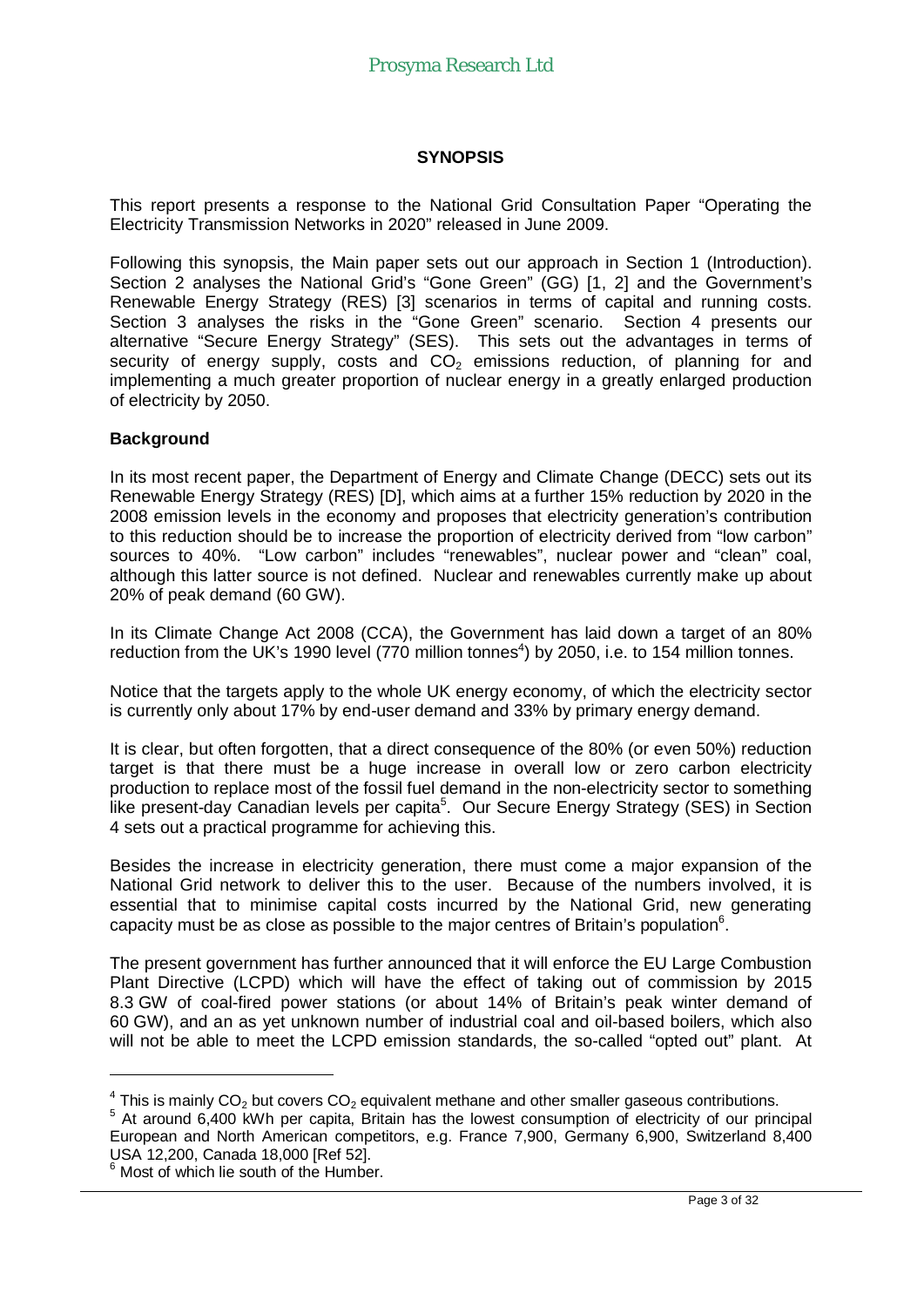current rates of usage of the 20,000 hours of permitted run time from January 2008, 75% or 6 GW of opted-out electricity stations will have closed by 2012 [Ref S1]. To this loss of capacity should be added the closure of 6 of the 9 operating nuclear stations between now (August 2009) and 2018, totalling 6.7 GW, followed by another 2.5 GW in 2023, due to the same reason, i.e. their having reached the end of their already extended lifetimes.

British Energy, now 80% owned by Electricité de France (EDF), plans to commission at least one, possibly two, new nuclear stations on existing nuclear sites by 2020, totalling 3.2 GW of replacement capacity. In addition, planning permission has recently been granted for around 3 GW of new gas-fired capacity.

Taken together, the nation faces on current actual plans at best a net *reduction* by 2020 of around 11.5 GW in electricity generating capacity, or about 20% of the current 60 GW peak winter demand. Unless corrected, this gap will result in blackouts of this proportion during peak winter demand times. The Government's Energy Strategy [3] proposes to fill this gap by a combination of a six-fold increase in wind turbine capacity, unspecified other renewables, and further closures of some of the 10 GW coal generating capacity remaining after the LCPD 2015 closures in order to help meet the 2020 15% target. Because of its low average load factor<sup>7</sup> of around 25% in the United Kingdom, wind turbines' quoted GW outputs have to be down-rated by around 70% to compare with the 80-90% load factors of the coal, gas, oil and nuclear powered stations.

#### **Implication of National Grid "Gone Green" Scenario**

The National Grid has made a valiant attempt to apply the Government's 2020 15% emissions reduction target to electricity generation in its "Gone Green" (GG) scenario, by setting a target of 36% of electricity to come from renewables. It may be noted that the 2020 target of 40% in the GES for electricity from "low carbon" source is a bit easier to achieve, because 3.7 GW of the remaining present-day nuclear can be included, along with a possible 3.2 GW from the British Energy new build. The GG scenario however envisages 32 GW of installed wind capacity, which translates to an average power of about 9.0 GW (rather than the 10.9 optimistically assumed by the scenario). This gives an annual output of 78 TWh (rather than 98 TWh assumed in "Gone Green").

At an average maximum rating of 2.5 MW per wind turbine (l.5 MW for the existing 2,537 wind turbines) this would require at least 11,000 new-build windmills, of which nearly half are envisaged to be offshore. This would require a construction rate of 19 new wind turbines every *week* for the next 11 years, a rate we regard as impossible to achieve.

Interpreting the Government's Energy Strategy (GES), "Gone Green" additionally envisages 49 TWh<sup>8</sup> to be generated by "other renewables", principally biomass (18 TWh), hydro (6 TWh,) tidal and wave (6 TWh), to give a scenario "renewables" total of 147 TWh, or 36% of the 408 TWh electricity demand GG envisages for 2020 (present is 360 TWh).

As with the 98 TWh from the 2020 new-build wind target, we believe that a total of 49 TWh from "other renewables" to be unrealistic: if the whole UK sugar beet acreage were turned over to fuel, it would amount at most to a gross energy output of about 5 TWh, from which substantial process energy costs have to be deducted. Imported wood chippings for instance would still emit  $CO<sub>2</sub>$  on the same scale as other hydrocarbon sources. Possible

 $^7$  Total annual output in TWh  $\div$  (maximum rating in GW x 8760 hours per year).

<sup>8</sup> TWh: 1000 GWh or a million MWh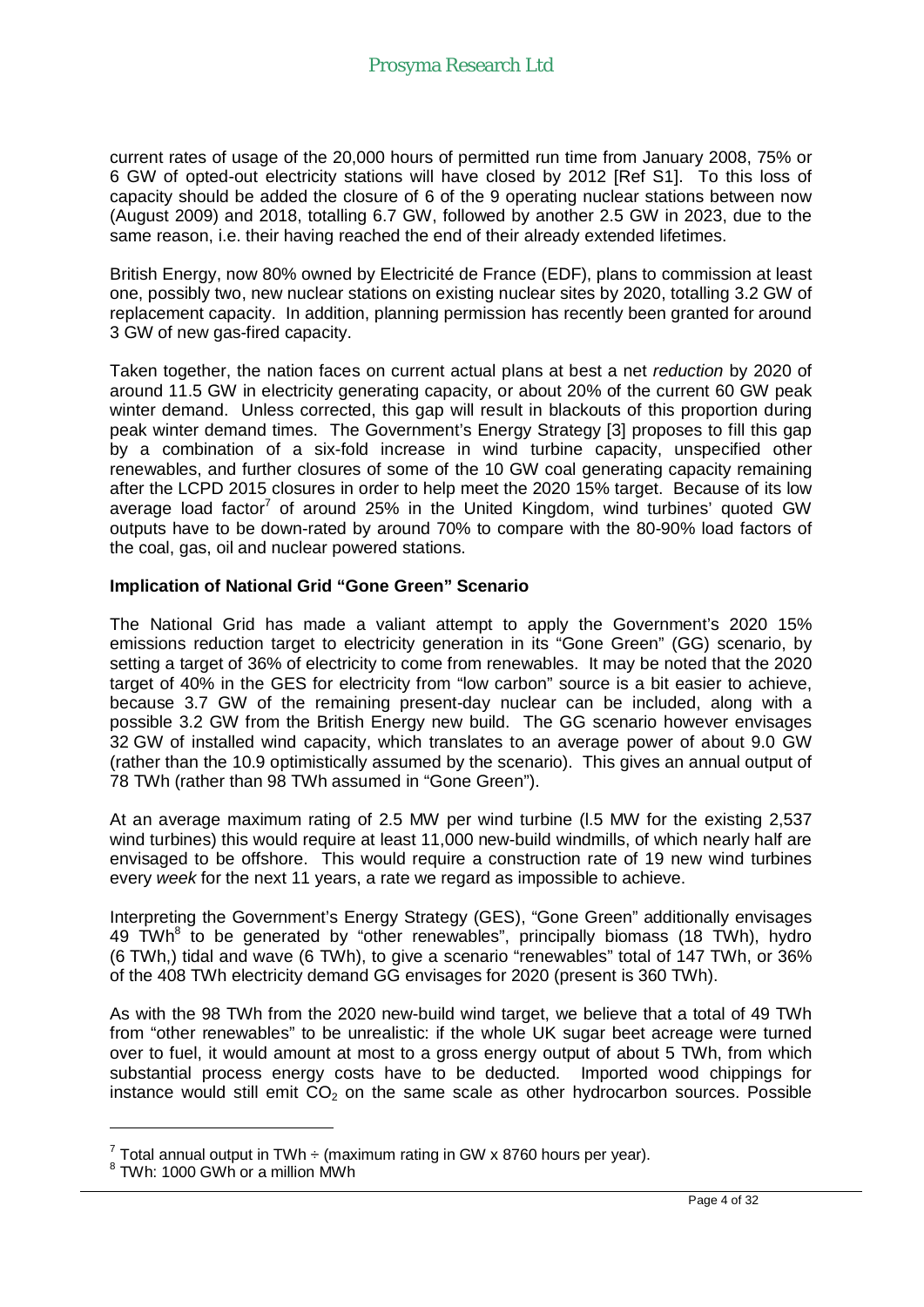hydro-electric sites in the UK have been exhaustively researched for decades with no result beyond the present 13 TWh annual production. The longest of the proposed Severn Barrages (Weston Super Mare to the Cardiff area) would only deliver power ranging from zero to 8.6 GW during the day, with an average of 2.5 GW or 22 TWh annually, at an optimistic capital cost of £21 billion, i.e. around 3 times the £0.20 per kWh of a new nuclear station. It should also be noted that 147 TWh is less than half of the UK 15% total renewables energy target of 330 TWh. There is no likelihood that local commercial or domestic initiatives, such as solar panels or Combined Heat and Power (CHP), can contribute more than a tiny fraction to the remaining 183 TWh, which corresponds to the output of 14 Areva<sup>9</sup>-sized nuclear reactors.

Even "Gone Green's" wind target of 98 TWh will be out of reach in our view, not only because the assumed availability of 34% is unrealistically high<sup>10</sup>, but also because offshore installation and maintenance costs will make them up to 4 times as costly as nuclear power, even without fossil fuel backup (see below) and which, on the scale envisaged, would cripple British industry and impoverish the domestic consumer.

#### **Realities of using wind-power for more than marginal electricity supply**

Besides its cost and low availability, wind-power in the UK is particularly difficult to use on the huge scale envisaged in the CCA, the Renewables Energy Strategy paper and "Gone Green" because of (a) its distance from the centres of population and (b) its short-term (hour to hour) intermittency as carefully analysed in "Gone Green".

With few exceptions, existing power stations are within 50 miles of major population centres. 60% of the British population live south of the Humber, while the bulk of the installed windfarms are 100-400 miles north of this. If existing line losses are as little as 2% per 100 km and this distribution of wind power were replicated in the new build envisaged, this would imply line average losses of around 8% for wind-generated electricity, still further reducing its contribution to end-user supply.

Moreover the cabling required to connect hundreds of wind farms to consumers up to 400 miles away on land (£1 million per mile) and, as mooted, 50 miles offshore (where cables can carry a maximum of 0.5 GW), is likely to cost at least £10 billion, which is greater than the whole book value of the Grid's existing network and will also disfigure huge areas of outstanding natural beauty. Should these extensions not be used, owing to a change of Government policy in the direction of a Secure Energy Strategy (Section 4), the Grid will be faced with demands to dismantle these cables and pylons and see a massive impairment of its balance sheet from which a future Government would be unlikely to rescue them<sup>11</sup>.

The National Grid has one of the most sophisticated systems in the world for matching supply to demand at 230-240v and frequency to 50 Herz  $\pm$  0.5. It can probably cope with the sudden loss of a 0.5 GW generator to keep within this frequency range. "Gone Green" devotes much analysis to the effects of intermittency in 32 GW of nominal wind capacity. January 2009 had five days with 90% of the 4 GW of installed wind idle. The authors of this paper believe that it is vain to hope that the system can cope with a loss of more than 10% of the nominal 32 GW, however accurate the forecasts are, without calling up new build backup

 $9$  Proposed reactor for the EDF British Energy sites.

<sup>&</sup>lt;sup>10</sup> Actual operating data from the 25,000 turbines in Germany and Denmark gives about 25%. The UK's 2,750 give about 20%.

As happened with the former Railtrack.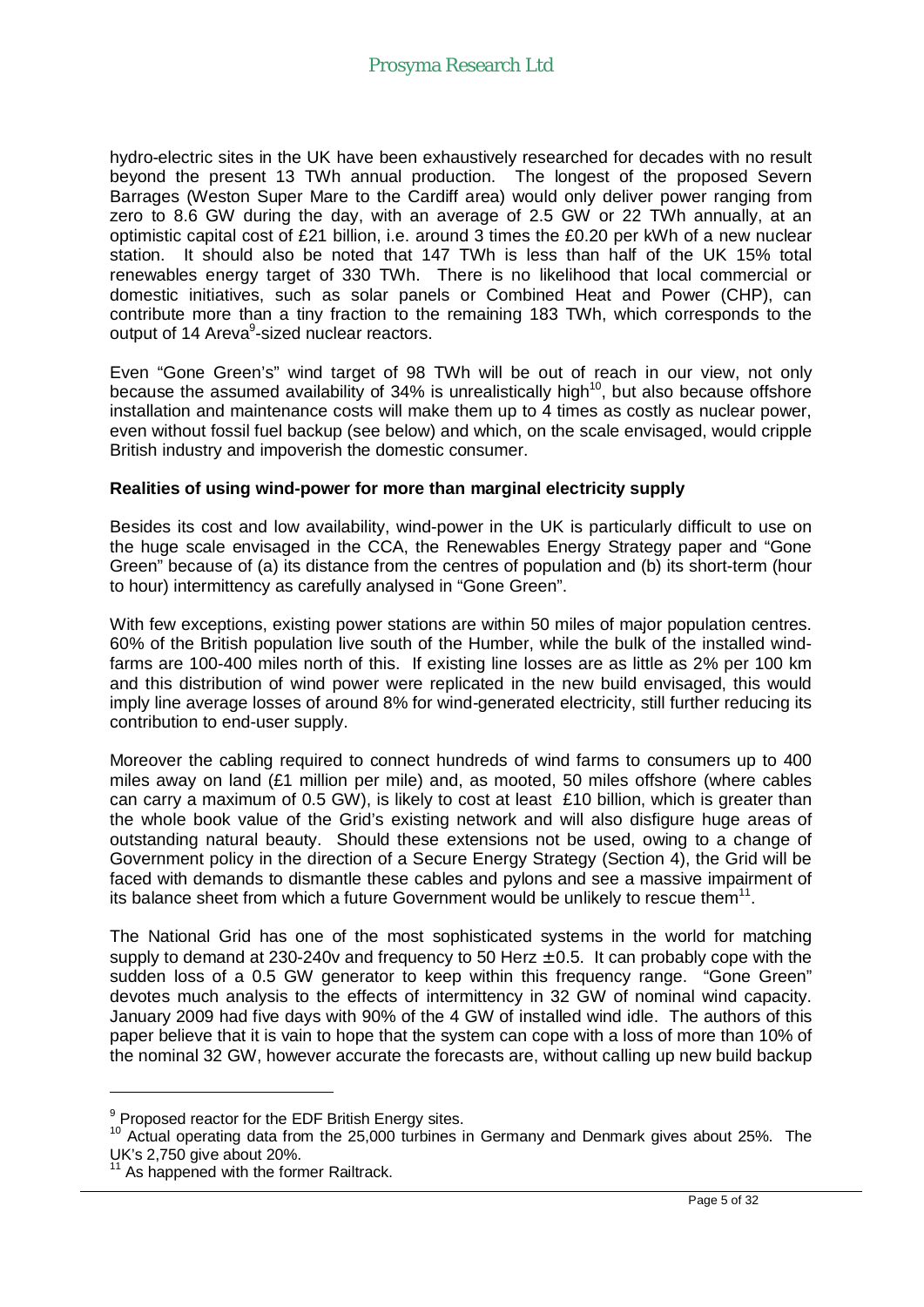fossil fuel stations at short notice. Germany with around 19,000 wind turbines has not closed a single fossil fuelled station for this very reason.

Using the wind variability data provided by "Gone Green", it appears that something like 10 GW of fossil fuel backup capacity for the nominal 32 GW of wind capacity would be needed for up to a quarter of the time, almost doubling the capital cost of the wind capacity. This would take the capital cost of offshore wind farms to an insupportable £10M per average delivered MW, compared with around £0.7M for gas and £1.6M for nuclear.

The Government's RES [3] provides for 3 pilot plants for so-called carbon capture and storage (CCS) where carbon dioxide would be stripped out of the steam and nitrogen exhaust gases from coal, oil and gas combustion. Section  $3.3.9$  (CO<sub>2</sub> storage requirements) shows that on any scale to significantly affect Britain's ability to reach its stated emissions targets, CCS is completely impracticable.

#### **The Secure Energy Strategy (SES) alternative**

The proposals to give effect to the Government's Energy Strategy by building at least 11,000 2.5 MW wind turbines over the next 11 years (without fossil fuel backup) at a capital cost of around £30 billion, plus £8-10 billion for grid extensions, plus unspecified other renewables at anything up to £10M per average delivered MW, together with the closures of existing plant, will lead to blackouts in the period up to 2020 and beyond and if actually implemented, would represent in our view the largest misallocation (around £80 billion) of resources in our entire history. Because of its size and because electricity is vital in every part of our national, commercial and domestic life, these proposals clearly pose a threat to the nation's very survival as a modern first world power.

We therefore propose an alternative strategy, the Secure Energy Strategy (SES) focussed on securing our energy supplies both up to 2020 and beyond to 2050. We believe that Britain must move off its present 92% energy dependence on fossil fuels for national security reasons, not specifically for  $CO<sub>2</sub>$  reduction reasons<sup>12</sup>, but because over the next 15-20 years output from our North Sea oil and gas reserves will fall to near zero from its peak 2004 output of around 220 Mtoes (million tonnes of oil equivalent) equal to about 92% of 2004 UK energy consumption<sup>13</sup> (about 2,500 TWh as heat energy). Given the possible renewables' outputs and costs (discussed above and in Sections 2.3, 3.2 and 3.3), the bulk of the replacement of this vast amount, even after user efficiency gains of say 30%, can only be supplied by nuclear power, for which we set a 2050 target of 750 TWh or 100 GW capacity on about 20 sites. This should be built over the next 32 years following the first new reactor in 2018 (see Fig 6 and 6A) mainly around the coasts of Southern Britain using all the existing nuclear sites<sup>14</sup> with their connections to the Grid, at an average distance of 50 miles from where most of the population actually live.

While large, this capacity is only 15 GW more than France has built over the same length of time (around 2.6 GW per year) and which it is currently adding to. In our view this should be seen as the most vital national programme we can ever embark on, requiring a national

 $12$  Britain's total emissions of around 650 million tonnes of CO<sub>2</sub> represent 2% of the world's, and are less than 3 years of the new-build Chinese coal emissions.

 $13$  Up to 2004 (the peak production year) North Sea oil and gas yielded a small surplus of about 2 Mtoes over our national consumption, now (2009) it yields a growing deficit as production falls.

 $14$  New sites will be necessary of course with up to 5 GW per site.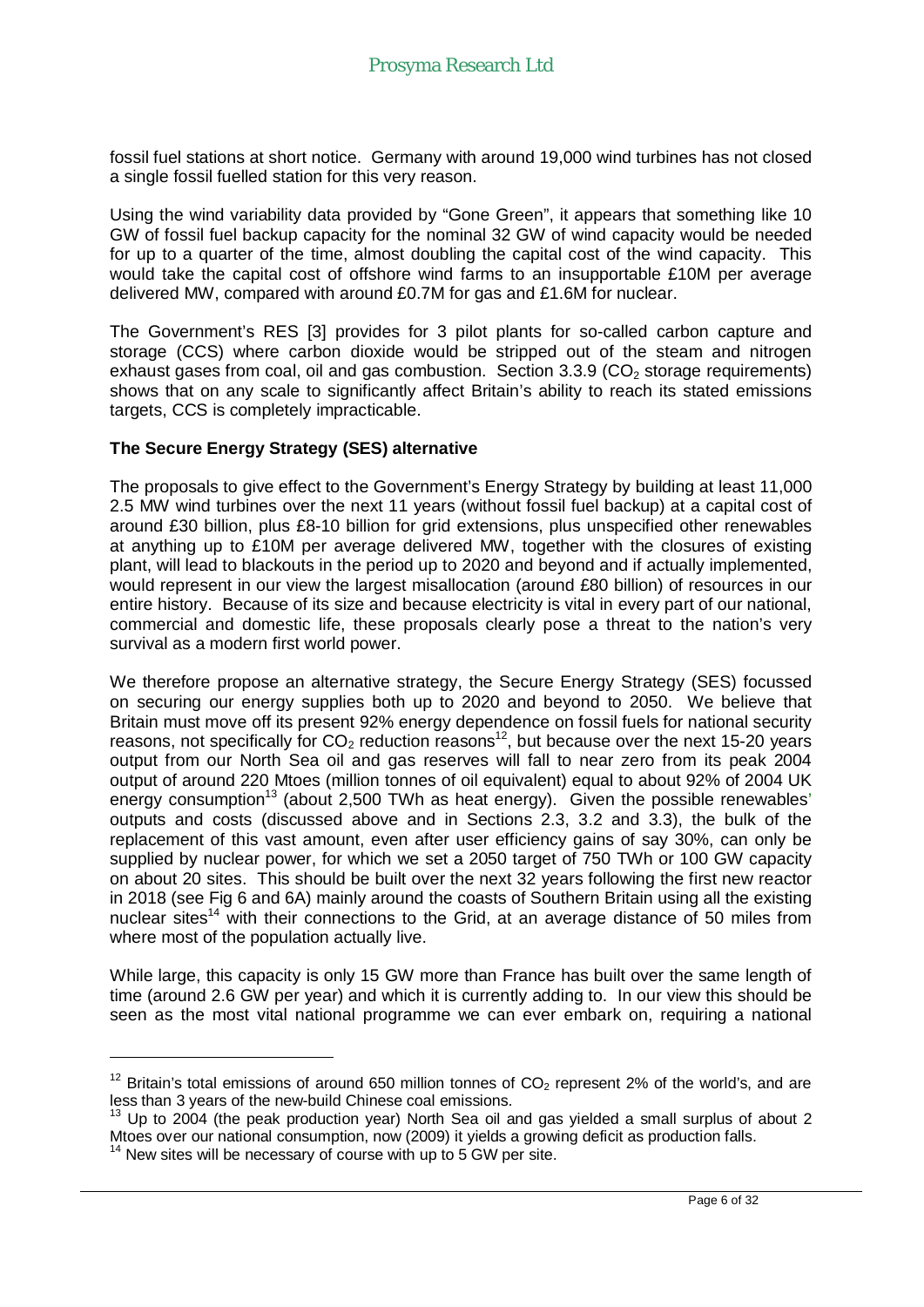effort of will and commitment. To help finance this programme, we propose that nuclear electricity should be included in the renewables obligation certificate scheme and that a new British-owned Nuclear Corporation be established with mainly state capital at first, diverted from the £80Bn which will be wasted otherwise on the Government's Renewables Energy Strategy, to work in parallel with the French and German power companies who have expressed serious interest in building nuclear stations.

Because of its present low electricity consumption by comparison with other countries' (footnote 5), the UK peak winter to low summer demand variation is abnormally high. This has been seen by some as setting a barrier to the deployment of nuclear stations. But this has to change as transport, industry and commerce become increasingly electrified with tariff incentives to encourage overnight car battery charging on a major scale, and industry and commerce adjust their demands to new tariffs.

#### **Need for Legislative Change**

While this nuclear programme (with some retained fossil fuel sources for peak load provision) will deliver both energy security and ultimately,  $CO<sub>2</sub>$  emissions reduction of some 300 million tonnes (or 45% of present) (see Section 4, Figs 10 and 11) the country will need to retain all its existing fossil fuel capacity, and add some additional largely supercritical coal fired capacity through the period to about 2035 until sufficient new nuclears are on stream. It will thus be necessary for the UK to disregard the EU Large Combustion Plant Directive and the CCA 2020 target of 15% renewables, on the grounds, if they need to be stated, of overwhelming national need. Along with the 2020 15% "renewables" target, the CCA gives the 2050 80% emissions reduction target the force of law. Revising these to no particular target in 2020 and to say 50% in 2050 (the original EU target incidentally) will require parliamentary approval, unless the present restrictive grounds for revision are relaxed, given the dire need set out above. National Grid itself will need of course to judge how much the Government's renewables strategy will be changed in the light of the realities which have been set out in this paper. Any such change in the direction of a much greater nuclear programme (Figs 6 and 6A) will have of course major implications for the Grid extension and renewables programme.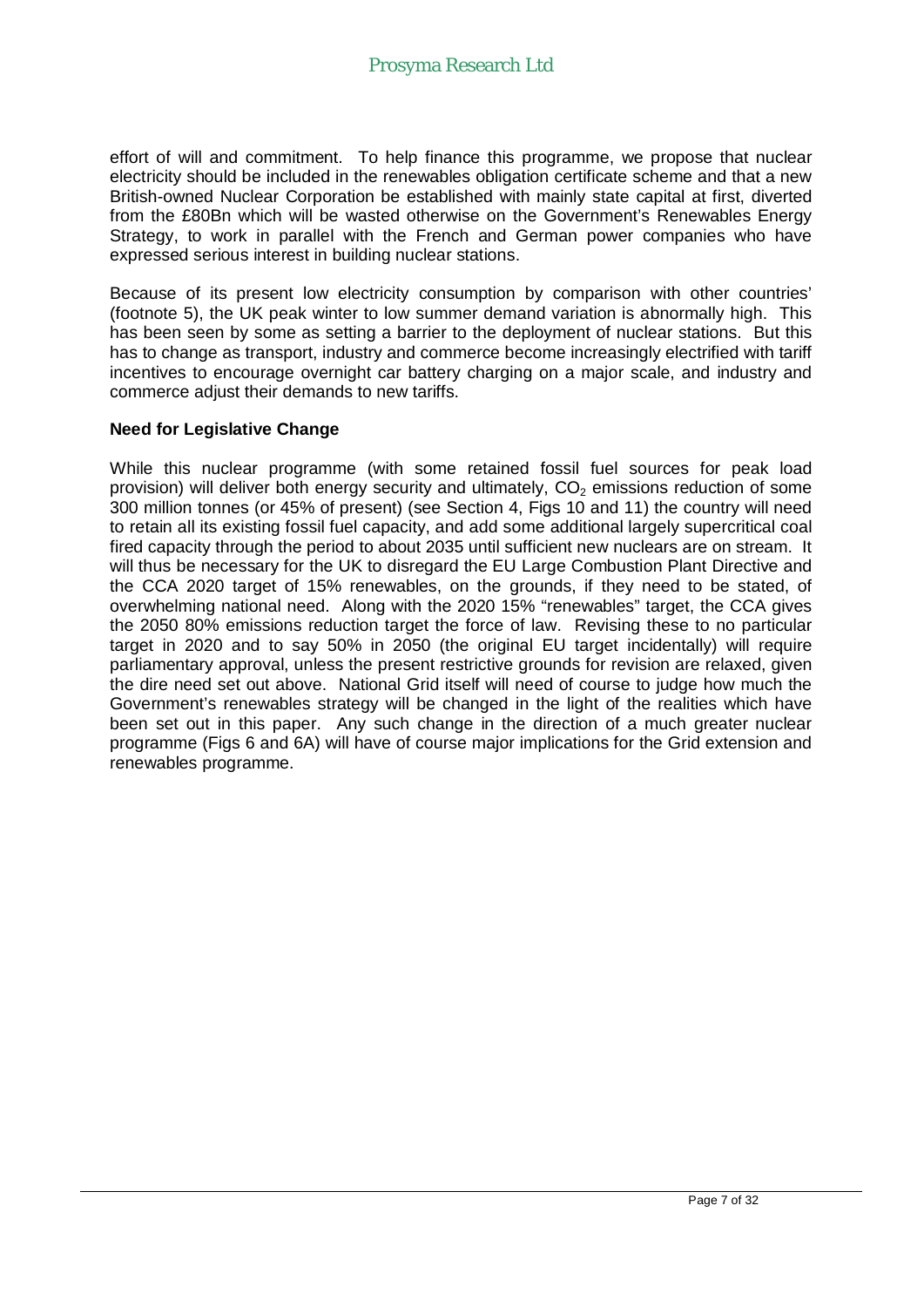# **1. Introduction**

- 1.1 Many informed bankers and economists foresaw the great banking crash of 2008 but felt powerless to avert it, perhaps because no-none wanted to hear or because it flew in the face of the established consensus. Similarly many engineers can see that our country is heading for a massive energy crisis in the coming decades, but find their Cassandra cries elicit little response from Government and business. The purpose of this paper is to place, in the public domain, an analysis of the risks identified in the National Gird consultation paper of June 2009. Risk mitigation strategies are identified and an alternative Secure Energy Strategy is presented. While electricity generation is central to the functioning of a modern society, in the United Kingdom it is only 17% of final user demand. Our SES (Section 4) is a strategy for the whole energy economy, in which electricity will grow to about 50% of final user demand.
- 1.2 With the demise of the former electricity generating boards and the fragmentation of the generating companies, National Grid plc has become the inheritor of the greater part of electricity supply planning and coordination expertise in the United Kingdom. Thus, even though it is now a publicly quoted company, National Grid has a national and, to an extent, a legal duty to advise the government of the day on both practical and strategic issues in this field. This paper is aimed at assisting with this process.
- 1.3 Our approach was, in the first instance, to compare the projected mix of generation capacity outlined by National Grid in Gone Green [1] and in detail in the National Grid consultation paper Operating the Electricity Transmission Networks in 2020 [2] with that suggested in the Department of Energy and Climate Change (DECC) UK Renewable Energy Strategy Paper (RES) [3]. We have analysed the practicability, capital costs and running costs imposed by the necessity to accommodate in "Gone Green" the wind turbine programme and emissions reduction objectives in the RES.
- 1.4 In this analysis we have cross-referenced answers to the specific questions raised by National Grid in their consultation paper (page 28).
- 1.5 Finally, based on the risks to our people exposed by the analysis of the GG and RES scenarios, we present an alternative "Secure Energy Strategy" (SES) with a particular emphasis on the greatly expanded role which electricity generation and distribution must play in the commercial and domestic life of our nation in future.
- 1.6 We regard the issues raised by the National Grid Consultation Paper as fundamental to the future of our country. Too often, the media, and the BBC in particular, address the issue of electricity supply as solely one of the price of domestic fuel to the consumer. In fact, without a reliable electricity supply grid, the very fabric of the society would soon fall apart. Food in storage would rapidly deteriorate, the distribution of essential supplies would be disrupted and water supply and sewage treatment works would cease to function. Without a dependable and economic supply of electricity, our industries would become uneconomic and either cease to exist or migrate overseas.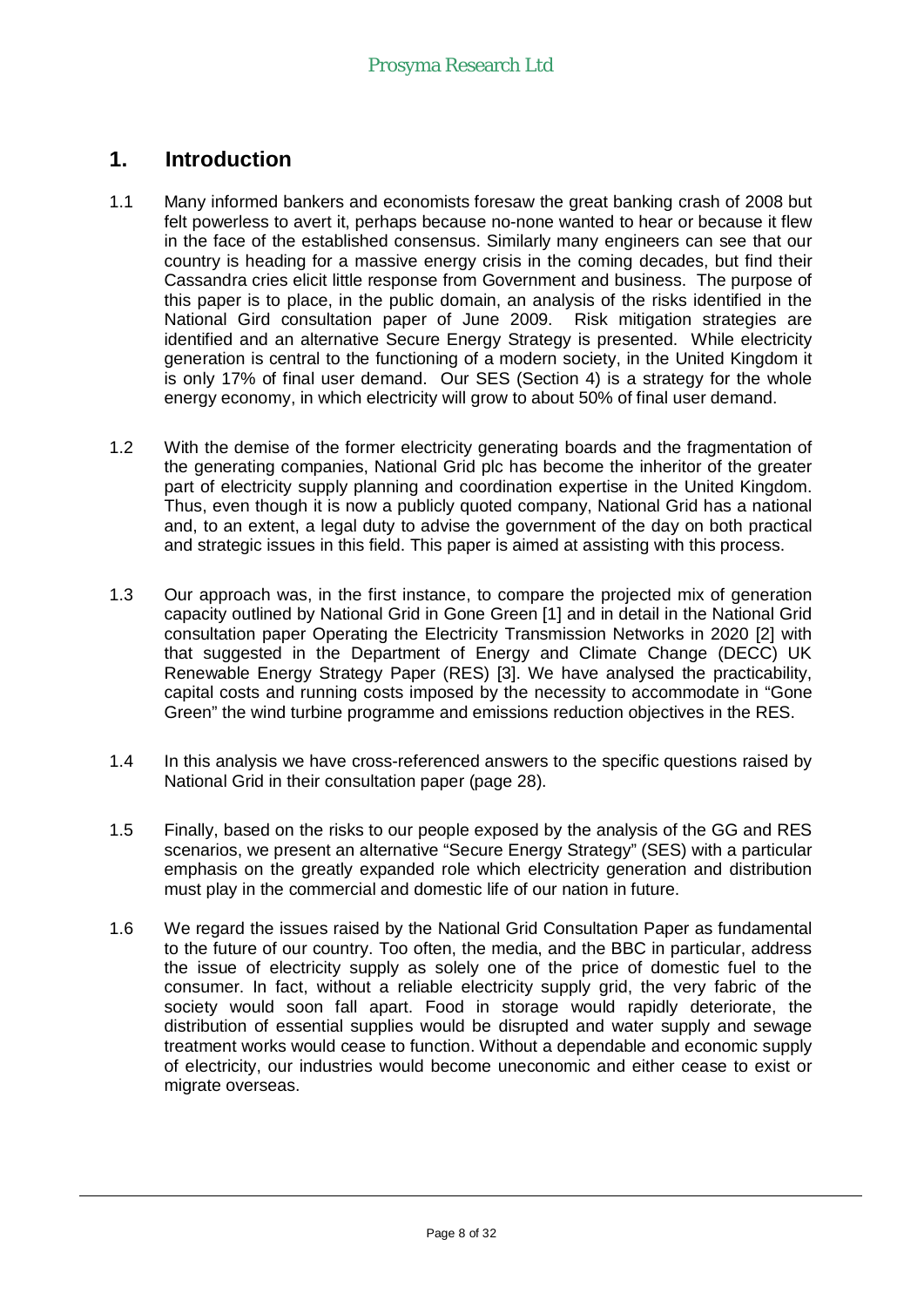# **2. Projected Electrical Generation Mix with and Assessment of, Feasibility, Capital Cost and Generating Costs**

#### **2.1 Comparison of National Grid and DECC Scenarios**

2.1.1 Table 1 shows a comparison between the electricity generating capacities envisaged. National Grid's "Gone Green" for 2020 Scenario [1] and consultation paper [2] are compared with the capacities given in or derived from the DECC Renewable Energy Strategy Paper [3].

| <b>Table 1: Assumed Generating Capacity</b>      |         |      |                                |      |                  |        |  |
|--------------------------------------------------|---------|------|--------------------------------|------|------------------|--------|--|
| Generating<br>Source                             | Current |      | Nat. Grid 2020<br>"Gone Green" |      | <b>DECC 2020</b> |        |  |
| Gas                                              | 27.5 GW | 36%  | 34.5 GW                        | 35%  | ? GW             | ? %    |  |
| Coal                                             | 28.4 GW | 37%  | 19.8 GW                        | 20%  | ? GW             | ? %    |  |
| <b>Nuclear</b>                                   | 10.4 GW | 14%  | 6.9 GW                         | 7%   | ? GW             | $? \%$ |  |
| <b>Onshore Wind</b>                              | 1.6 GW  | 2%   | 10.5 GW                        | 10%  | 14.5 GW          | 14.5%  |  |
| <b>Offshore Wind</b>                             | 0.8 GW  | 1%   | 18.5 GW                        | 19%  | 13.0 GW          | 13%    |  |
| Hydro                                            | 1.0 GW  | 1%   | 1.1 GW                         | 1%   | 2 GW             | 2%     |  |
| Bio-energy &<br>other renewables                 | 1.5 GW  | 2%   | 3.3 GW                         | 3%   | 4.5 GW           | 4.5%   |  |
| Other, inc Oil &<br><b>Cross Channel</b><br>Link | 5.3 GW  | 7%   | 5.5 GW                         | 6%   | ? GW             | ? %    |  |
| Total                                            | 76.5 GW | 100% | 99 GW                          | 100% | 100 GW (?)       | 100%   |  |
| <b>Pump Storage</b>                              | 2.7 GW  |      | 2.7 GW                         |      | 2.7 GW (?)       |        |  |

2.1.2 The main differences between the National Grid and such figures as are given by DECC, concern the shift from offshore to onshore wind generation and rather more optimistic assumptions by DECC on Biofuel energy, which DECC assumes will more than double to 4.5 GW and wave or tidal generation which DECC suppose may increase from close to nothing to 1 GW, which is nearly the rated output of a Pressurised Water Reactor. It should be noted that the Wind, Wave and Tide maximum rated GW outputs quoted in Table 1 must be down-rated by about 70% to account for their intermittency.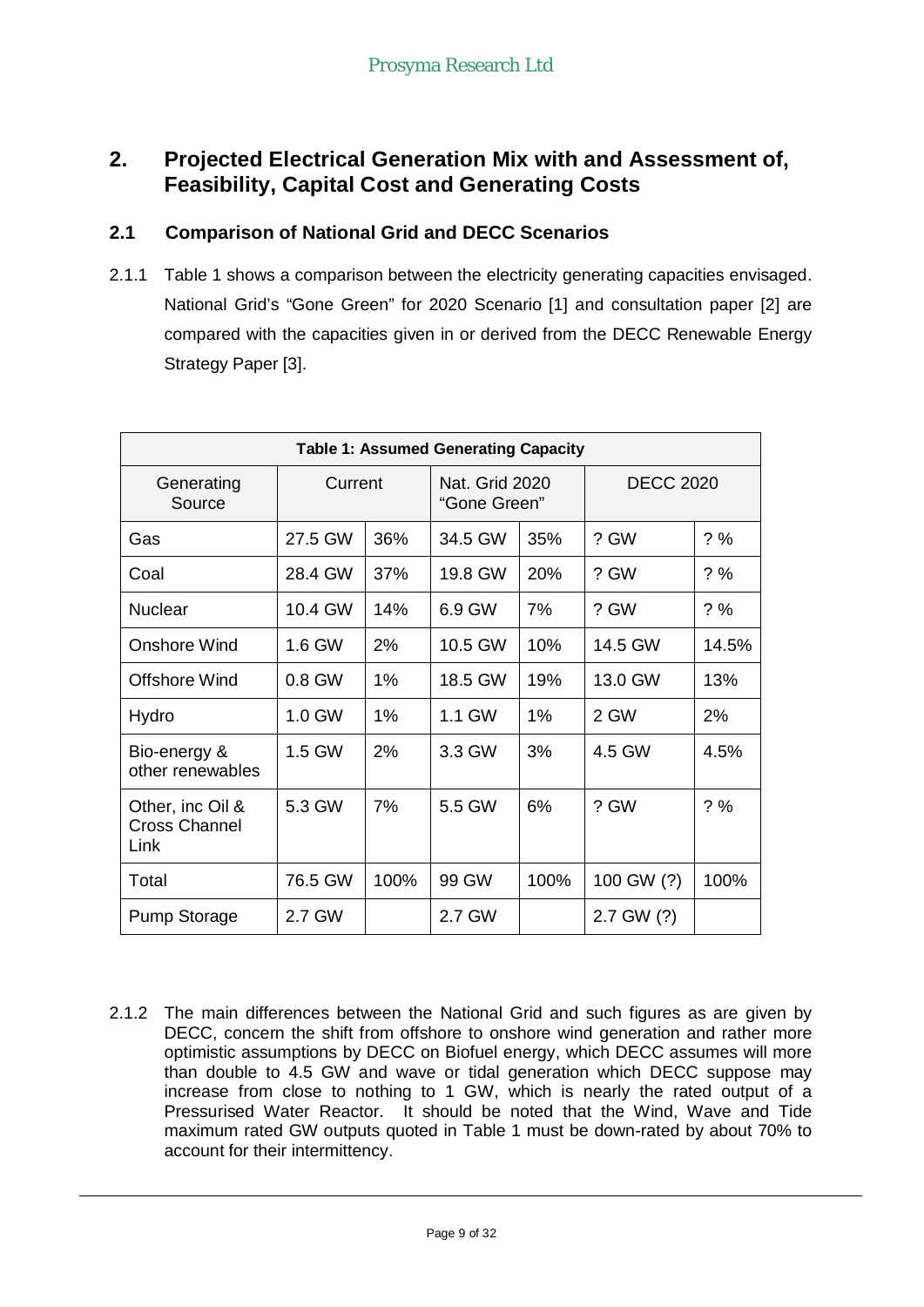- 2.1.3 The recent shift in planning from offshore to onshore wind generation capacity against the trend assumed by DECC may be a reflection of recent doubts about the capital and running costs of offshore wind power. An example of this is that Shell has pulled out of the London Array Wind farm, and the consequent need for a £1Bn loan from the European Investment Bank  $[8]^{15}$ .
- 2.1.4 The DECC Strategy paper is deficient in meaningful estimates for generating capacity. Consequently the baseline for our assessment of feasibility, cost and risk will be the National Grid assumptions, but with the changed ratios of onshore and offshore wind projected by DECC.
- 2.1.5 The mix of capacity envisaged in the "Gone Green" scenario is shown in Figure 1, below. The dip in total capacity from 2015 to 2018 reflects the proposed reduction of coal fired plant required by the Large Combustion Plant Directive.



2.1.6 The actual achieved generation mix would be significantly different from the nominal capacity mix in Figure 1, because actual wind capacity is only about 30% of its nominal capacity, owing to its intermittency. We have taken the current annual requirement for electrical power generation to be 354 TWh, which is expected to rise under GG to about 408 TWh in 2025/26. We have estimated the likely generation for each generator type to the year 2025/26 given in Figure 2 below. It is evident that natural gas continues to be the major source, particularly after the loss of much of the coal fired capacity from 2015. To minimise  $CO<sub>2</sub>$  emissions, renewable and nuclear energy are assumed higher in the National Grid supplier merit order than gas which is higher than coal when demand is significantly less than capacity.

 $15$  In response to this the Government has increased the subsidies for offshore wind by 33%.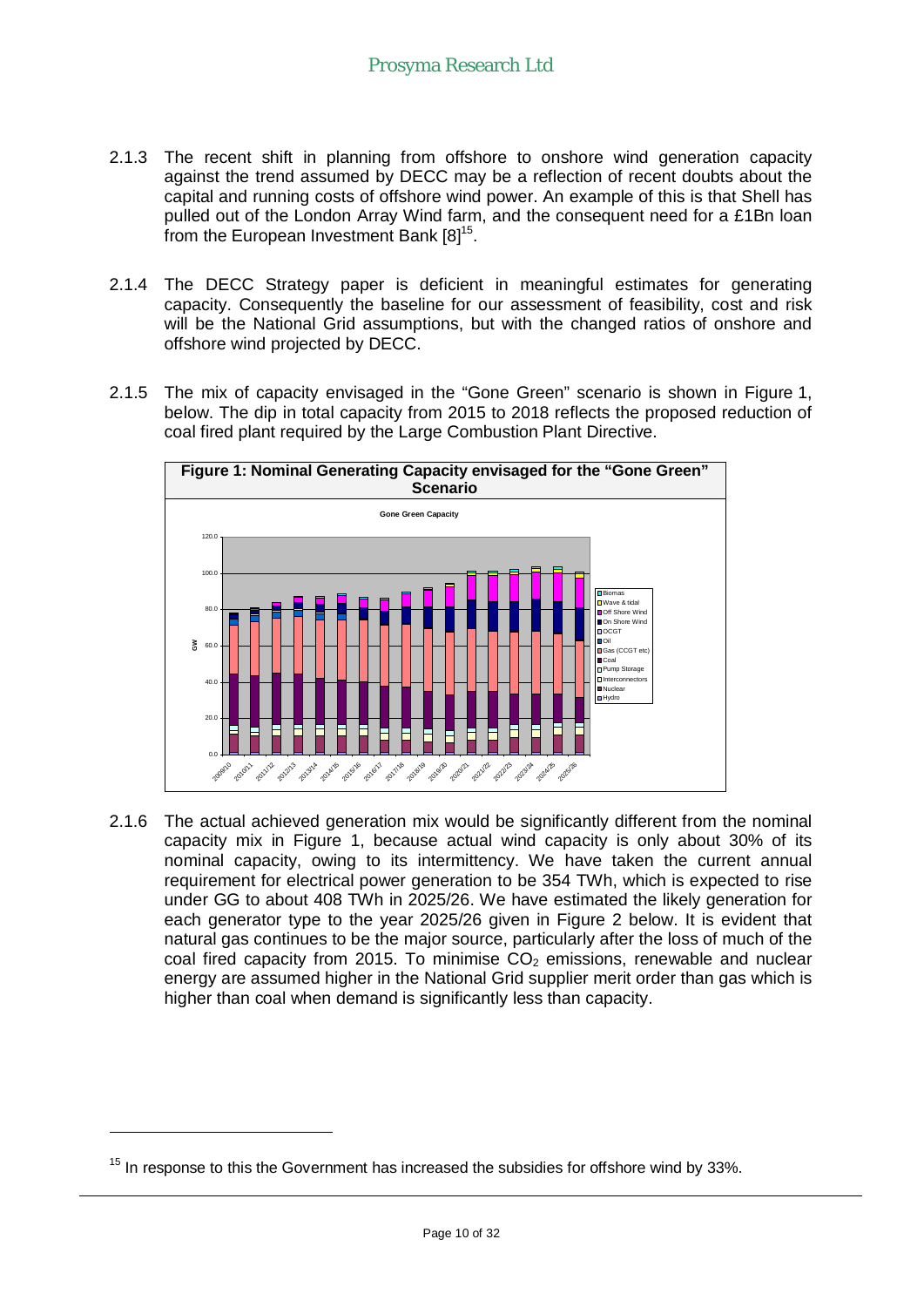

#### **2.2 Capital Costs and Feasibility of new electricity generating plant**

- 2.2.1 The capital costs of power generation plant are significant not only to indicate funding requirements and payback periods but also because these figures give a good indication of both manufacturing and construction timescales and financial risk. However, the figure of price per maximum rated kW of installed power is not particularly meaningful since some power plant will produce electricity at virtually full power for most of the year with, perhaps, a two week annual shutdown period whereas other plant, particularly renewables, tend to produce intermittent power which is significantly below the maximum power. Hence the maximum (rated) power for each source is adjusted by the assessed load factor and availability factor to give an effective capital cost per average delivered kW.
- 2.2.2 The load factor for wind turbines is taken as 30%, the figure assumed in the National Grid Consultation Paper [2]. For tidal power, barrage or immersed turbine, a load factor of 25% has been assumed. For gas and coal fired sources, which are normally arranged to provide variable load, a load factor of 90% has been assumed and for nuclear power plant, assumed to provide the base load, a load factor of 95% is assumed.
- 2.2.3 The availability factor for each source is taken to be the figure given by National Grid in Table 6 [2] but, in the case of new nuclear plant, which has extended periods of shutdown for maintenance and refuelling during the summer months, an availability of 77.5% is assumed by taking the mean of the summer availability and the winter availability given in National Grid's Table 8 [2]. For the proposed Severn Barrage, an availability of 100% is assumed.
- 2.2.4 The nominal capital cost figures and those adjusted by both load factor and availability for average delivered power, are given for in Table 2.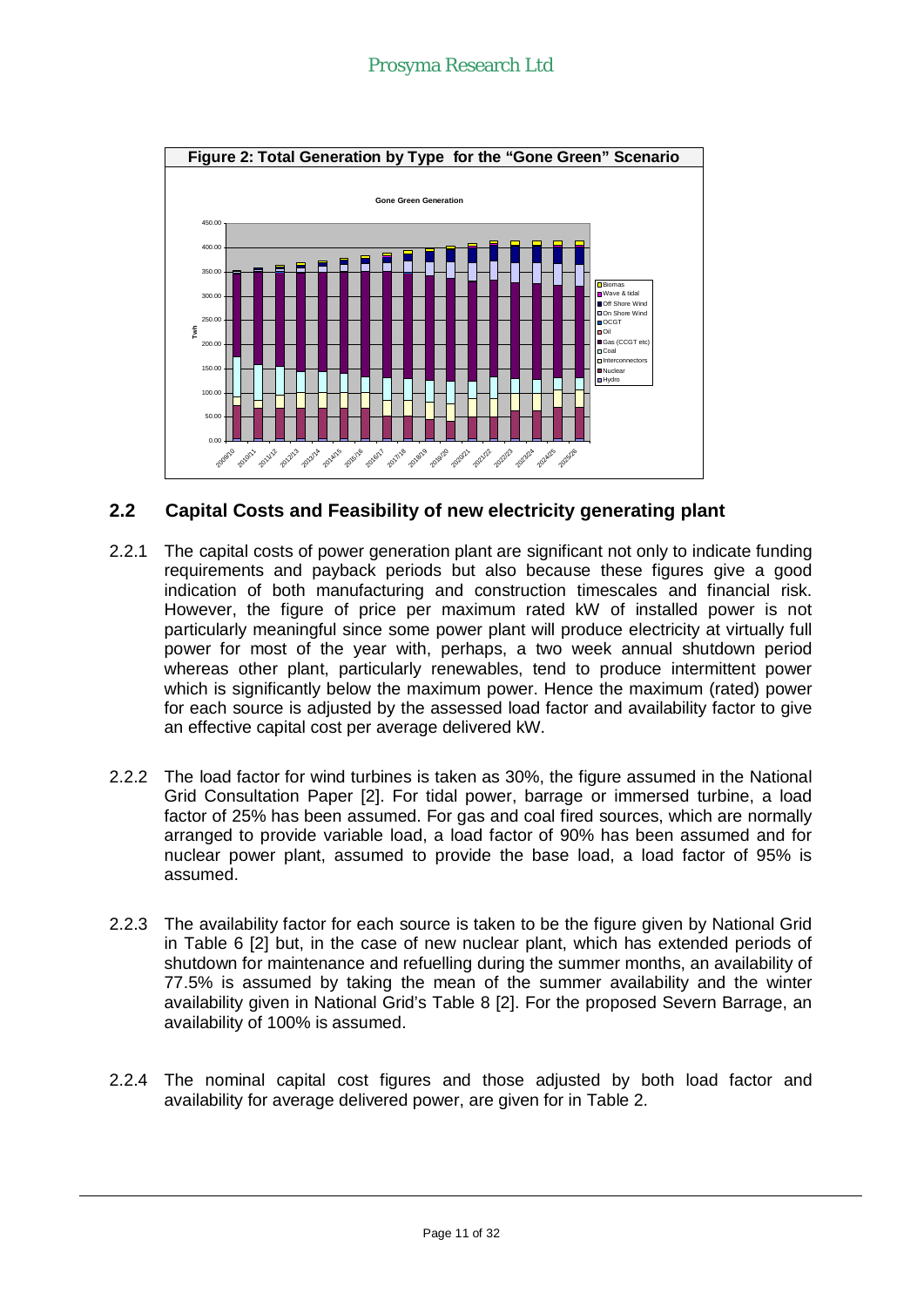| Table 2: Comparison of Nominal and Effective Capital costs |                               |                                                   |  |  |  |  |
|------------------------------------------------------------|-------------------------------|---------------------------------------------------|--|--|--|--|
| <b>Generating Source</b>                                   | Nominal Capital Cost.<br>£/kW | Capital Cost for average<br>delivered power, £/kW |  |  |  |  |
| <b>CCGT</b>                                                | 500 [9]                       | 600                                               |  |  |  |  |
| New Build Coal **                                          | 1,000 [10]                    | 1,200                                             |  |  |  |  |
| <b>Onshore Wind</b>                                        | 800 [11]                      | 2,800                                             |  |  |  |  |
| <b>Offshore Wind</b>                                       | 2,700 [8]                     | 10,500                                            |  |  |  |  |
| Severn Barrage                                             | 2,400 [7]                     | 9,700                                             |  |  |  |  |
| Submerged Tidal<br>turbines                                | $2,500*$                      | 8,000                                             |  |  |  |  |
| <b>New Nuclear Power</b>                                   | 1,600 [5] [14]                | 2,200                                             |  |  |  |  |

\* Estimated capital cost similar to offshore wind

Excludes the cost of carbon capture and storage

- 2.2.4 The feasibility of achieving the DECC renewables strategy [3] may be assessed by estimating the investment per year, over the next eleven years, to achieve the projected programme. This is dominated by the cost of the onshore and offshore wind farm programmes.
- 2.2.5 DECC envisages an increase of onshore wind maximum rated capacity of 13 GW. Applying the figures given in Table 2, above, this would require a total investment of £10.4Bn or nearly £1Bn per year which is possible in financial terms, but only if investors can see a worthwhile return on capital. The programme also assumes that at least 6,000 wind turbines, or an average of 1.5 turbines for every day, can be installed which may be difficult, particularly if, as seem likely, there is significant local opposition. The equivalent figures for the National Grid baseline programme are £700M per year and just over one wind turbine per day.
- 2.2.6 DECC also envisages an increase in offshore wind maximum rated capacity of 12 GW. This would require a total investment of £32Bn or nearly £3Bn per year to erect and install an average of more than 1 turbine every day. This seems most improbable to us, particularly if there is to be a simultaneous onshore programme, as this, at less than a third of the capital cost, would be potentially more financially rewarding or, at least, less financially unrewarding.
- 2.2.7 The DECC strategy also assumes that, by 2020 some 25 TWh annually could be generated from biofuels and that this could be produced by about 12 million tons of wood. This seem improbable to us on two counts. Firstly figures given elsewhere in the DECC report assume a 45% thermal efficiency of generating plant and secondly it is unclear how this wood or other biofuel could be obtained. If all UK sugar-beet production were turned over to biofuels, it would produce less than 5 TWh. The National Grid baseline programme is slightly less unrealistic in this regard, assuming around 60% of these figures.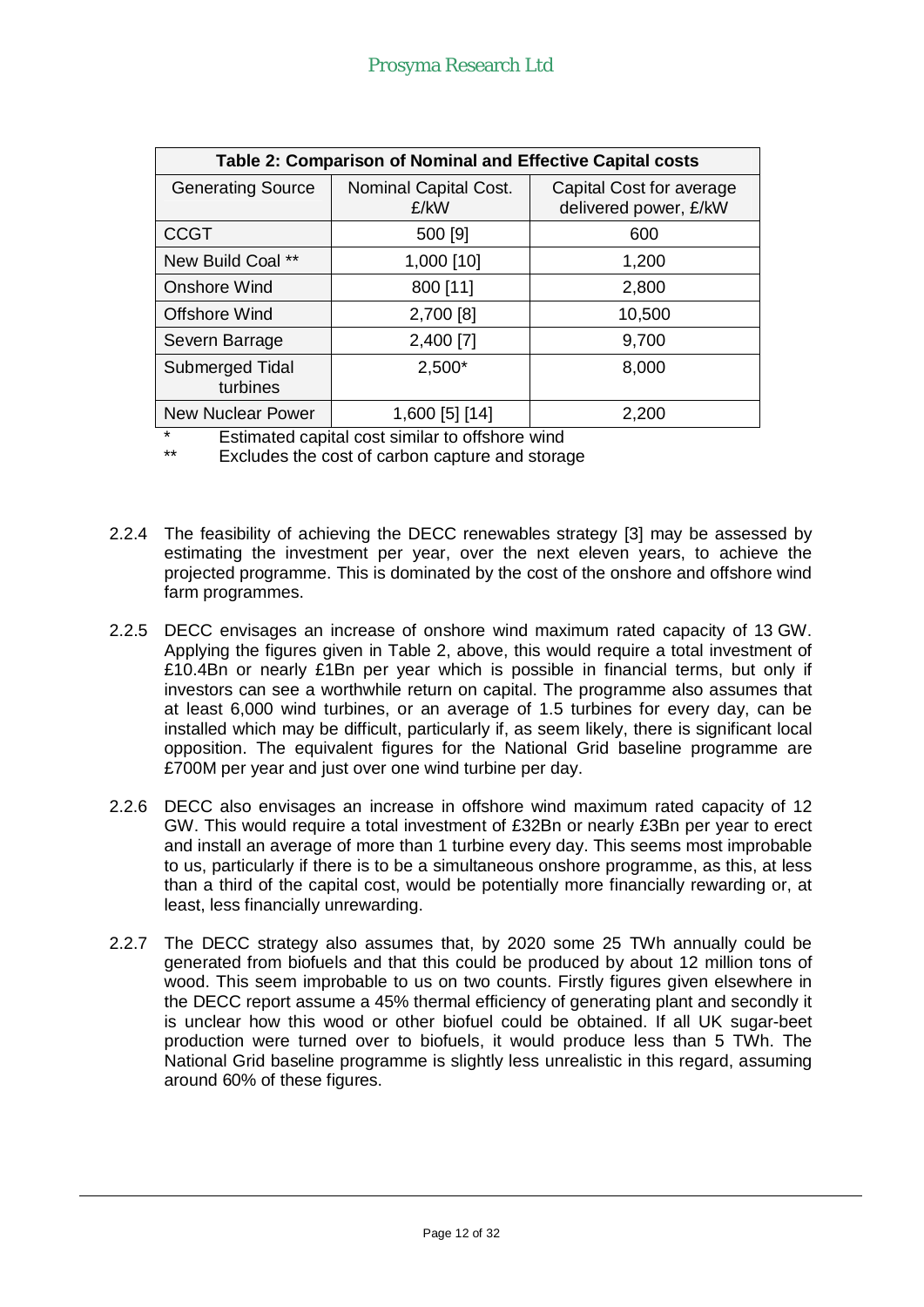#### **2.3 Capital and Running Cost of Extended Grid**

- 2.3.1 Even at constant electricity generated, the Electricity Grid will require massive extensions to accommodate the increased supply from renewables, principally wind turbines. Previously, power stations have been constructed reasonably close to the principal areas of demand. Wind turbines, however, must be placed where they can best harness the wind and such places are frequently in the more remote parts of the country. Additional power lines and conversion stations will be required to connect these into the grid at a significant capital cost. There will also be increased transmission loss associated with the greater transmission distances and these may be considered as a running cost.
- 2.3.2 The approximate mileage of the additional electricity grid has been estimated for Table 3 and these estimates used to provide approximate calculations of both capital cost and transmission loss cost. The capital cost of new gridlines is assumed to be £1M per mile except in the case of the two North South interconnectors which are assumed to be twice that. The transmission cost has been assumed to be 2% per 100 miles, assuming an average grid utilisation of 25% for wind and a cost of power at 5p per kW.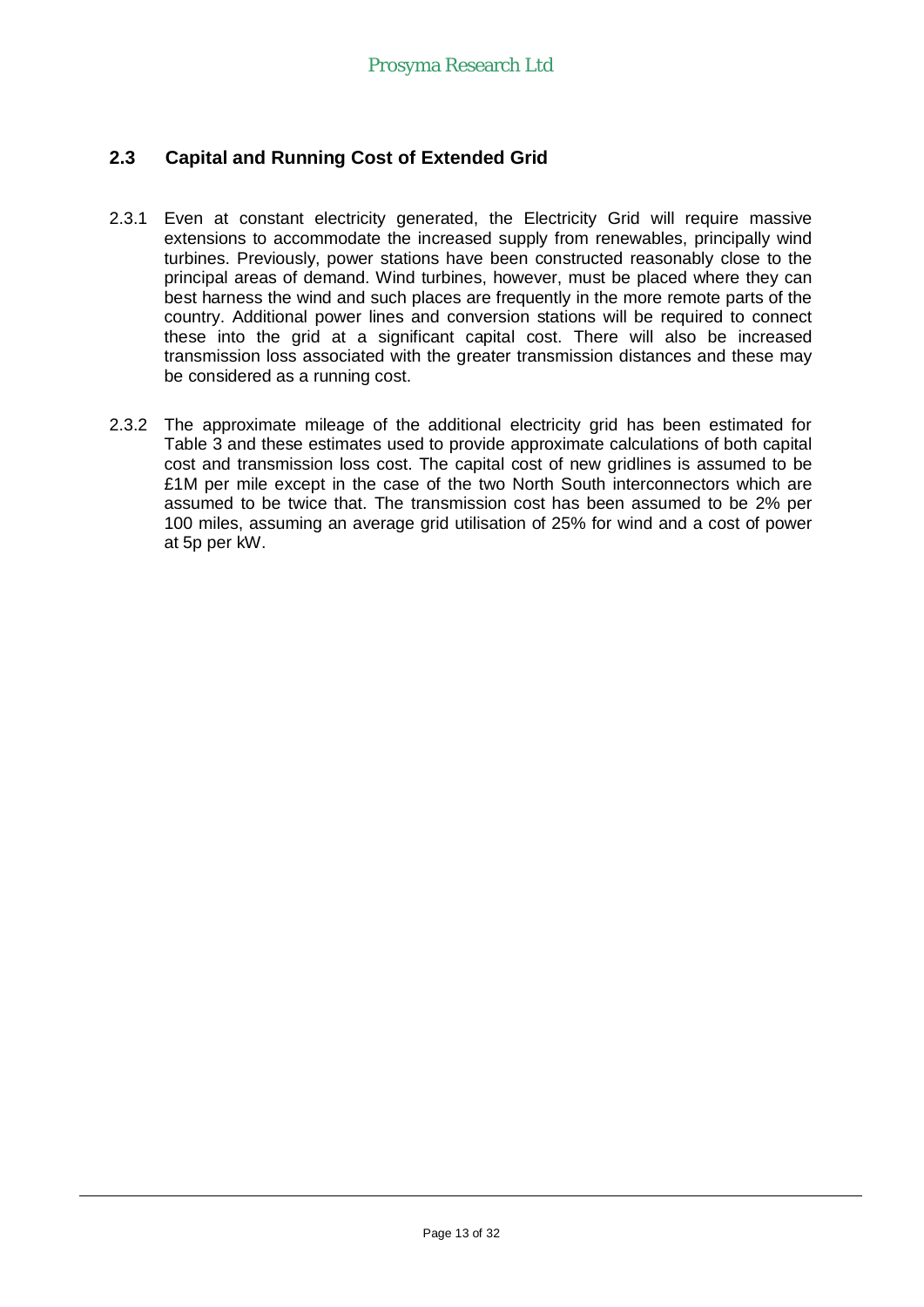| Table 3: Capital and Running Costs of Extended Grid |           |                |         |                  |  |
|-----------------------------------------------------|-----------|----------------|---------|------------------|--|
| <b>Additional Grid Lines</b>                        | Distance, | Max            | Capital | Transmission     |  |
|                                                     | including | capacity       | Cost    | loss             |  |
|                                                     | spurs     |                |         |                  |  |
| From - to                                           | (miles)   | (GW)           | (EM)    | (£M/year)        |  |
| South West -                                        | 150       | $\overline{2}$ | 150     | 6                |  |
| Cardiff/Bristol                                     |           |                |         |                  |  |
| South Wales -                                       | 75        | $\overline{1}$ | 75      | $\overline{1.5}$ |  |
| Cardiff/Bristol                                     |           |                |         |                  |  |
| Mid Wales - West                                    | 100       | $\overline{2}$ | 100     | $\overline{4}$   |  |
| <b>Midlands</b>                                     |           |                |         |                  |  |
| North Wales - North West                            | 125       | $\overline{2}$ | 125     | 5                |  |
| East Anglia - SE England                            | 100       | $\overline{1}$ | 100     | $\overline{2}$   |  |
| East Anglia - Et Midlands                           | 75        | 1              | 75      | 1.5              |  |
| Yorks & Humberside - E                              | 75        | 1              | 75      | 1.5              |  |
| <b>Midlands</b>                                     |           |                |         |                  |  |
| Cumbria - North West                                | 150       | $\overline{2}$ | 150     | 6                |  |
| Northumberland -                                    | 75        | $\overline{2}$ | 75      | $\overline{3}$   |  |
| <b>Newcastle</b>                                    |           |                |         |                  |  |
| S W Scotland - Central                              | 125       | $\overline{2}$ | 125     | 5                |  |
| <b>Belt</b>                                         |           |                |         |                  |  |
| S E Scotland - Central Belt                         | 75        | $\overline{2}$ | 75      | $\overline{3}$   |  |
| N E Scotland - Central                              | 300       | 4              | 300     | 24               |  |
| <b>Belt</b>                                         |           |                |         |                  |  |
| N W Scotland - Central                              | 250       | $\overline{4}$ | 250     | 20               |  |
| <b>Belt</b>                                         |           |                |         |                  |  |
| Eastern North - South                               | 400       | 10             | 800     | 80               |  |
| Interconnect                                        |           |                |         |                  |  |
| Western North - South                               | 400       | 10             | 800     | 80               |  |
| Interconnect                                        |           |                |         |                  |  |
|                                                     | 2,475     |                | 3,275   | 242.5            |  |

- 2.3.3 The additional investment in the electricity supply grid to support wind power, including some extra adjustments to the current grid, is thus likely to be in the region of £4Bn; of this perhaps £2Bn would be required in Scotland. These investments, would have to be made early on in the wind power expansion programme in order to make use of the additional turbines as they are commissioned so, almost all the investment would need to be made in the first 5 years at a rate nearly £1Bn per year.
- 2.3.4 The total electricity generation cost per year in the UK is around £11Bn-£12Bn, so the additional transmission loss has the effect of increasing this by some 2% to which must be added the requirement for increased return on capital and a virtual doubling of the maintenance costs. It is believed that this additional requirement for generation capacity (around 0.5 GW) was omitted from the calculations in the National Grid Consultation Paper [2] and the additional cost to the consumer was omitted from the DECC Renewable Strategy Paper [3].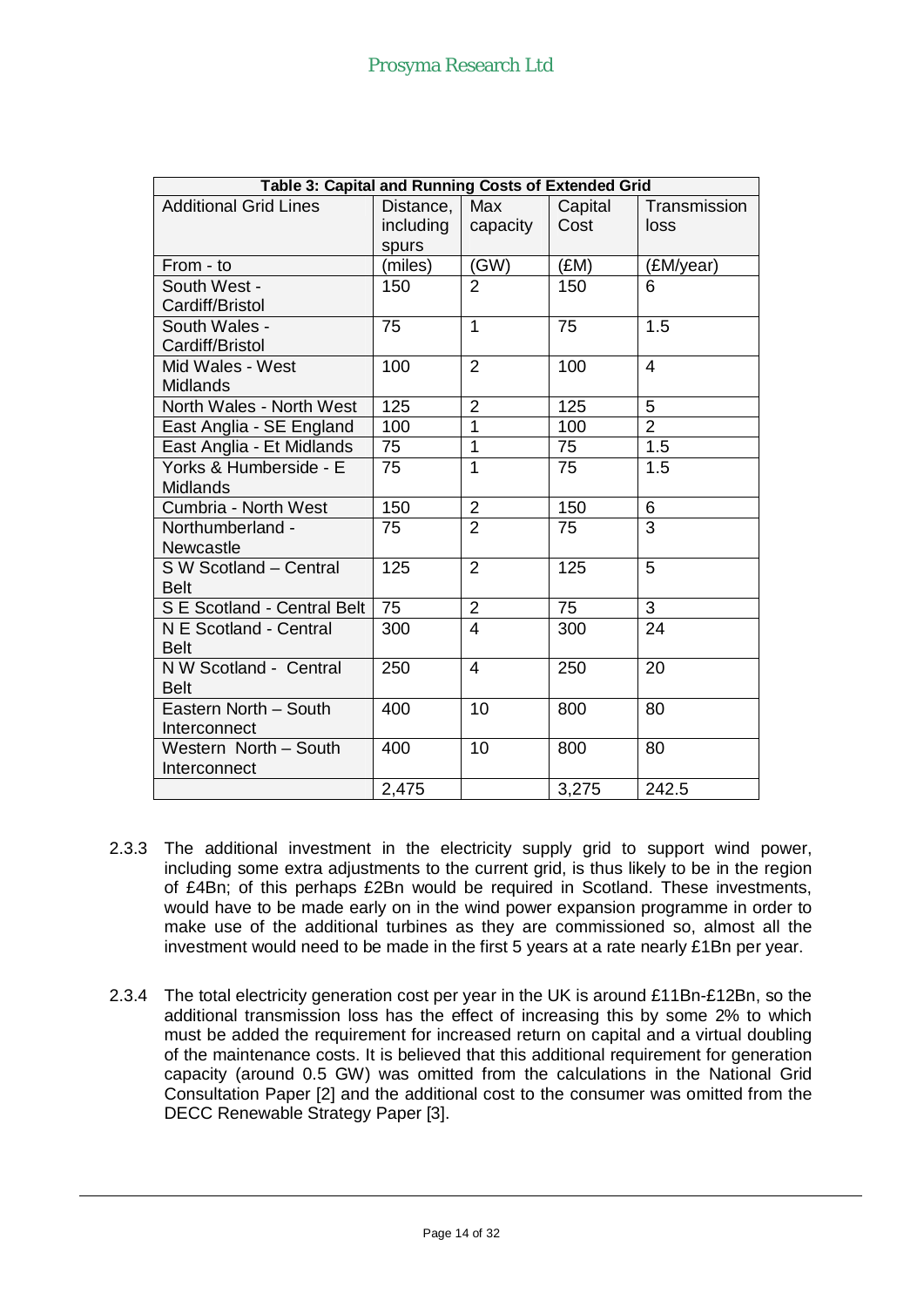#### **2.4 Total Capital Cost of "Gone Green"**

- 2.4.1 The cost of the proposed DECC renewable strategy, as interpreted by National Grid in "Gone Green" were calculated using the capital costs given in Table 2 for the programme given in Appendix B of the National Grid Consultation Paper [2]; the National Grid projection stops in the year 2025/26 by which time some £85Bn will have been spent on new construction plant, two thirds on renewables, to which should be added the £4Bn previously noted for greatly extending the national electricity grid network.
- 2.4.3 A graphical representation of the required expenditure, including the costs of extending the grid, but excluding any cost attributable to carbon capture and storage, is given in Figure 2 below. These figures assume, unrealistically, that no further generating plant or associated grid modifications are required after 2025.



#### **2.5 Total generating costs of different technologies**

- 2.5.1 The generation costs for each power technology depend upon both the amortisation of the capital costs and the running costs including operating staff, maintenance and fuel. The fuel costs are most significant for CCGT and coal fired plant, much less so for nuclear plant and less even for renewables if the need for standby power is disregarded.
- 2.5.2 The total cost of electricity generated by the various technologies is given in Table 4. These figures are based on the Royal Academy of Engineering's 2004 commissioned report [4] uprated in the light of construction and fuel increases since then.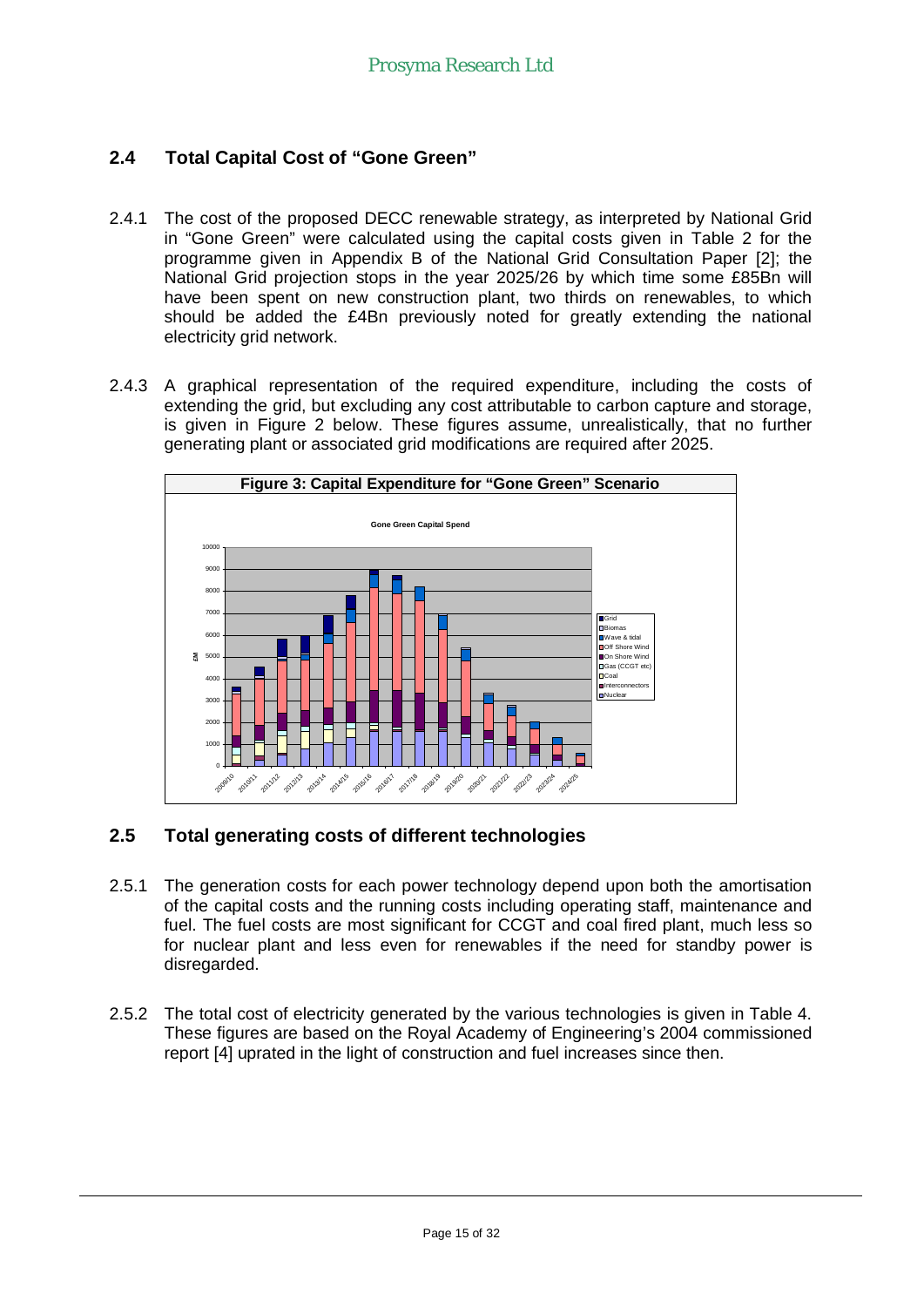| Table 4: Cost of Generating Electricity (p/kWh) |      |      |  |
|-------------------------------------------------|------|------|--|
|                                                 | 2004 | 2010 |  |
| <b>CCGT</b>                                     | 2.20 | 3.0  |  |
| Coal                                            | 2.50 | 3.4  |  |
| Onshore wind                                    | 3.50 | 4.7  |  |
| Offshore wind                                   | 5.30 | 8.0  |  |
| <b>Nuclear</b>                                  | 2.3  | 3.2  |  |
| Tidal                                           | 6.6  | 8.9  |  |

Note: The cost of standby generation is exclude in all cases as is the cost of CO2 capture and "carbon trading"

2.5.3 Based on the foregoing assumption, we estimated the average generation cost for the GG mix of generator types to the year 2025, to be as given in Figure 4 below.



# **3. Risk inherent in the "Gone Green" Scenario**

### **3.1 The objectives of a National Energy Strategy**

- 3.1.1 It seems to the authors that a national electrical energy policy should have four main objectives:
	- (1) minimise the risk of future energy shortages
	- (2) assure a continuous and reliable supply of electrical energy for both domestic and commercial consumers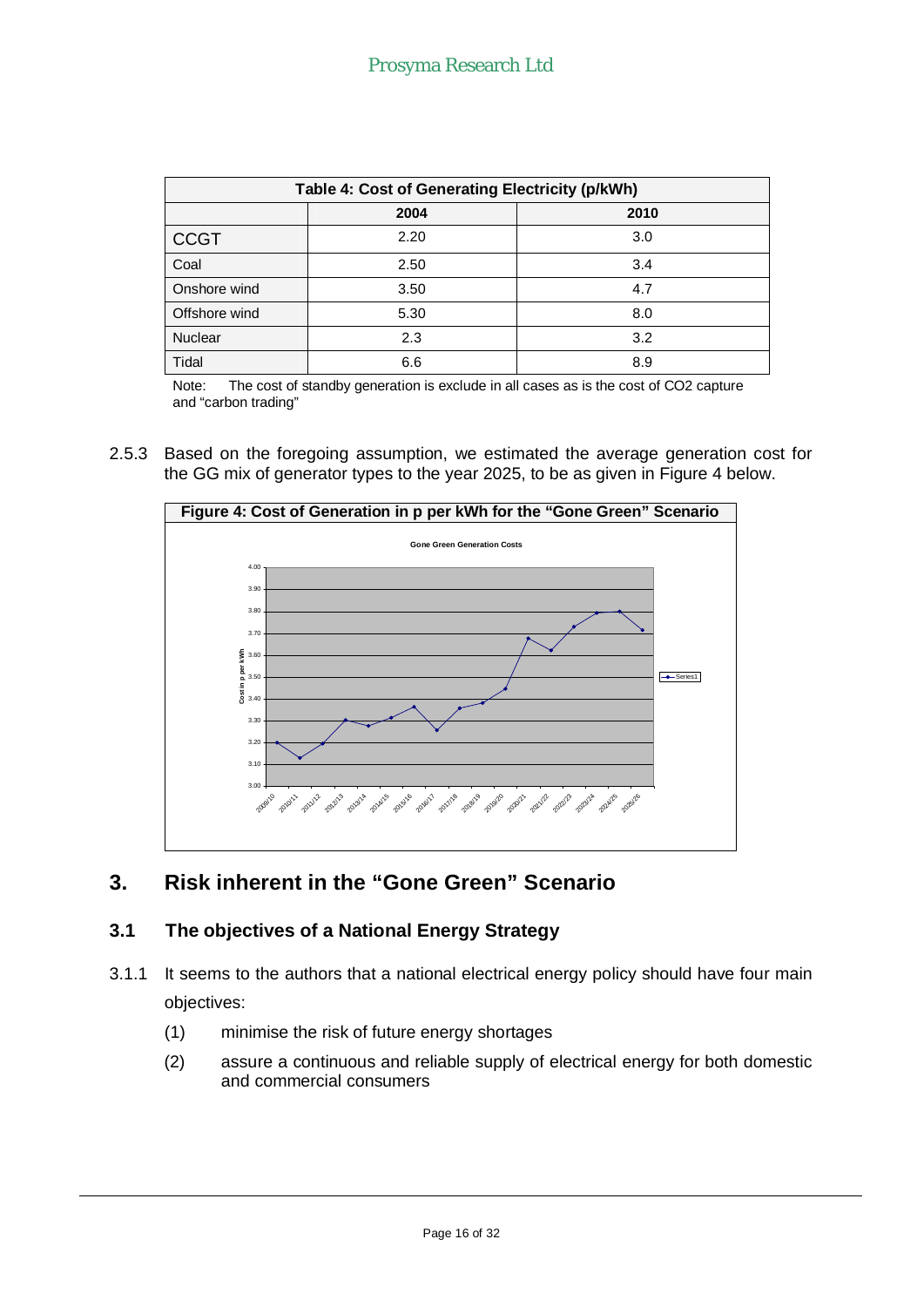- (3) replace the almost total (92%) reliance on fossil fuels, which are inherently polluting and, in future will not be under our control, by a new major energy resource under our control
- (4) ensure that costs, both to domestic and commercial users, are as low as practicable and in line with the costs in other competing economies

There is a high degree of overlap between these aims but it is clear that any national energy strategy should be assessed against a balance of all four.

- 3.1.2 Renewables of all types, which are at the very core of the Government's Energy Strategy, clearly will not, on the scale envisaged, meet any of these objectives adequately.
- 3.1.3 If the National Grid "Gone Green" scenario, which is in close harmony with current government policy, is not capable of adequately meeting all four of these key objectives, it will ultimately be to the obvious detriment of National Grid plc, its shareholders and the nation as a whole. Consequently we tested the "Gone Green" scenario against the need to provide continuous electricity, at a competitive cost and reduced emissions.

#### **3.2 The Risk to Continuous Supply**

- 3.2.2 The National Grid requires a Short Term Operating Reserve (STORR) to ensure that electricity supplies are maintained, without interruption, over the complete island of Great Britain. This Reserve varies according to the time of year but, at times of peak winter demand, is presently about 4 GW on top of a maximum demand of nearly 60 GW or about a 7% margin.
- 3.2.2 Currently the generating capacity provided by wind turbines is hardly significant but, if the wind generation capacity increases to the extent envisaged in GG, this will increase to around 9 GW by the year 2025. At that time the maximum generating capacity from wind turbines, wave and tidal generation envisaged in "Gone Green" is 36.5 GW out of a total generated of just over a 100 GW. Taking account of projected winter availability, these figures are reduced to a maximum rated capacity from wind, wave and tide of 30.5 GW out of a total UK capacity of 85 GW.
- 3.2.3 We do not believe that National Grid's Reserves approach is adequate to the task of dealing with the chance of virtually no electricity from the wind turbines on a certain number of days in the year. Figures given in the consultation paper [2] showed that the total load factor for all wind generation in the UK fell to only 6% at a time of peak demand on 5 January 2009; two days later, this fell to only about 1% (i.e. 99% not functioning), although fortunately not during peak demand. These assessments are confirmed by a recent separate assessment by Poyry [15] which confirmed that, for Britain, there are likely to be occasions, possibly lasting up to 3 days during the period of winter peak demand, where the total output from wing turbines may fall to below 5% of maximum rated capacity.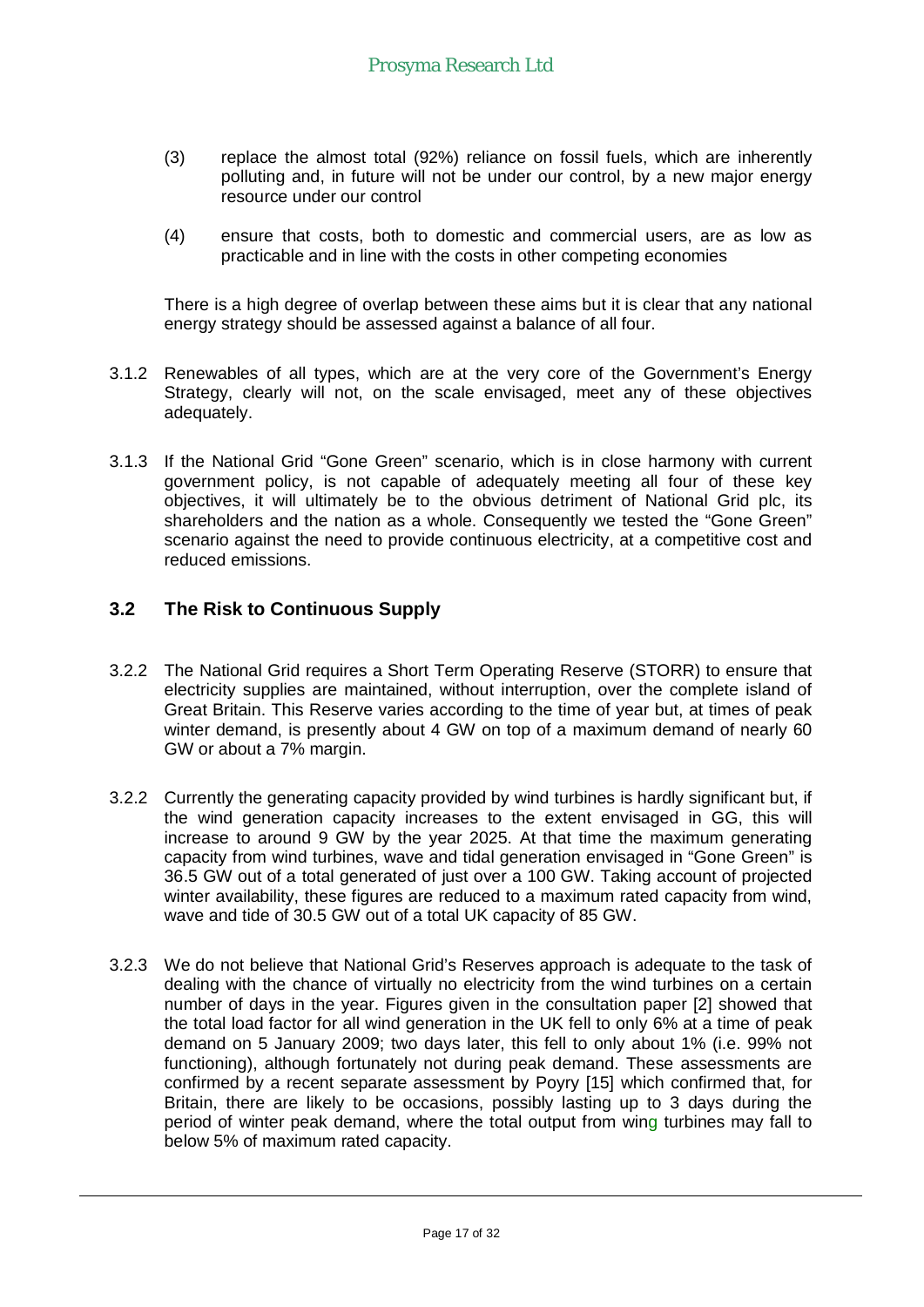3.2.4 We consider that a safe operating margin would be obtained by adding an additional margin of 95% for all available power provided by wind, waves and tidal generation to the current STORR of 7%. Using this principle, we calculated the maximum winter demand and the minimum available power for the years to 2025. These results are given in Figure 5 and it can be seen that there is a significant danger of power cuts from 2016, a near certainty of power shortages from 2018 and a catastrophic shortage from 2024.



#### **3.3 Feasibility of the "Gone Green" Build Programme**

- 3.3.1 An assessment has been made of both the capital and generating costs in the preceding sections; the implications of these costs are now further considered.
- 3.3.2 As can be seem from Figure 3, the "Gone Green" Scenario requires a massive investment in wind power, both onshore and offshore and a not insignificant investment in coal fired plant to replace the power stations closed as a consequence of the EU Large Combustion Plant Directive.
- 3.3.3 The onshore wind programme requires approximately 1 GW of new plant to be erected every year for the next five years, rising to 2 GW from about 2015. This is roughly 500 wind turbines per year rising to 1,000 at a cost of nearly £1Bn rising to more than £1.5Bn per year. According to the British Wind Energy Association website, 530 MW maximum rating of onshore wind farm construction was completed in 2008 and a further 2,226 MW maximum rating was approved (approximately 60% of that requested). However, the rate of submissions slowed in 2008 to only 1,772 GW of which only about 30% were for construction in England where 85% of the UK population lives. Nevertheless, the onshore programme seems as though it might, just, be achievable provided the factories producing wind turbines can keep place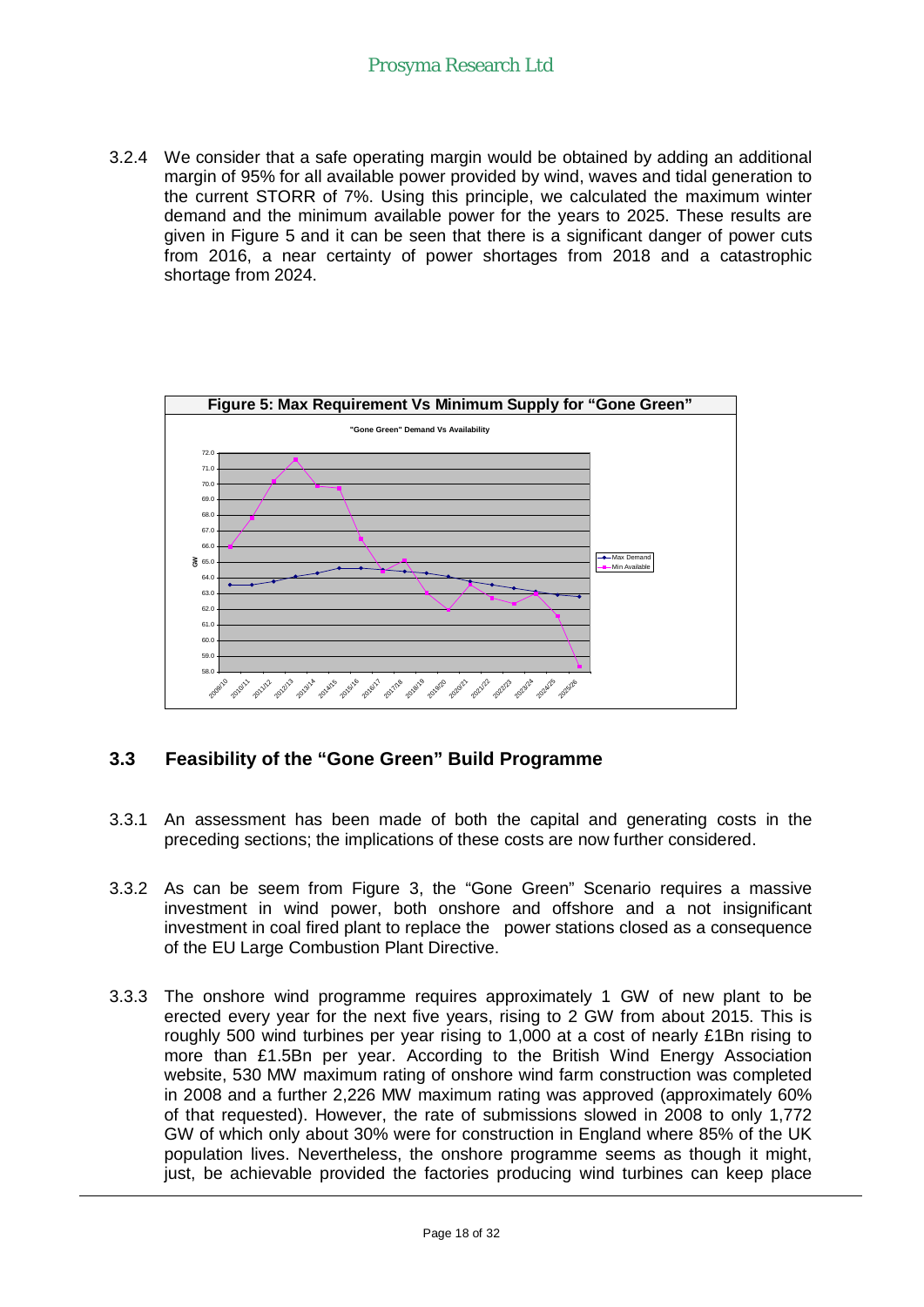with increasing world demand (with the impending closure of the Vestas factory on the Isle of Wight, none of these will now be in the UK) and provided that local opposition, very strong in some of the more heavily populated parts of England, can be overcome.

- 3.3.5 The offshore programme seems very much more problematical. The DECC programme requires an immediate build rate of about 0.5 GW per year, rising to 1 GW in 2012 and then 2 GW from 2017. (All these are maximum ratings: average ratings are about 30% of these figures.) The construction costs of offshore wind energy are around three times higher than on shore so the required investment is £2Bn per year rapidly rising to 4.5Bn with an installation rate of around 2 turbines per day. The current capacity is somewhat less than 1 GW with a further 1.25 GW under construction and 3.75 GW approved. Because of the very high construction costs, in excess of £2.5Bn per maximum GW, or £8Bn per average GW, even with the renewable obligation subsidy the economics look very dubious. EDF withdrew recently from the previously approved Cromer offshore wind farm whilst Shell has withdrawn from the London Array consortium, possibly for these reasons.
- 3.3.6 To use the power generated in wind farms, both onshore and offshore, it will be necessary to modify and extend the nation's electricity grid which, over the last 50 years has evolved to distribute power from a relatively small number of large generating units located close to the areas of greatest demand. The total investment required is probably in the region of £8Bn to £10Bn and the rate of investment is up to £2Bn a year for 5 years, starting years before the investment can be fully used. This is a massive investment even for a company the size of National Grid, whose total market capitalisation is about £14Bn of which about £7Bn is represented by the UK Grid.
- 3.3.7 Will investors or lenders be found to provide the required funds? How will National Grid achieve an economic return on its investment, given that this extended grid is likely to be lightly loaded most of the time and that the power lost in transmission will be relatively high, perhaps as much as 10% of that generated? What will be the implications for National Grid if the projected increase in wind energy does not occur, either for reasons of engineering and economic practicality and/or if some future government, seeing that the current Renewables Energy Strategy is failing (for reasons described elsewhere in this report) withdraws it support, perhaps by reducing the value of the Renewables Obligation Certificate to allow its extension to nuclear power?
- 3.3.8 The fundamental purpose of wind power and other renewables such as tidal and wave power, is to reduce the need to burn fossil fuel, but when the wind and waves do not function as desired, back-up power is required, sometimes at a very high level. Consequently a substantial reserve of fossil fuel generation is required. Currently there is an adequate reserve of gas and coal fired plant to provide this but, with the impending closure of supply of some 11 GW of coal-fired electricity plant in 2015/16 plus an unknown number of industrial plants, new fossil fuel plant will be required to be constructed to replace this. The "Gone Green" scenario supposes that some 4 GW to 5 GW will be coal fired, including the projected 1.6 GW Kingsnorth Power station.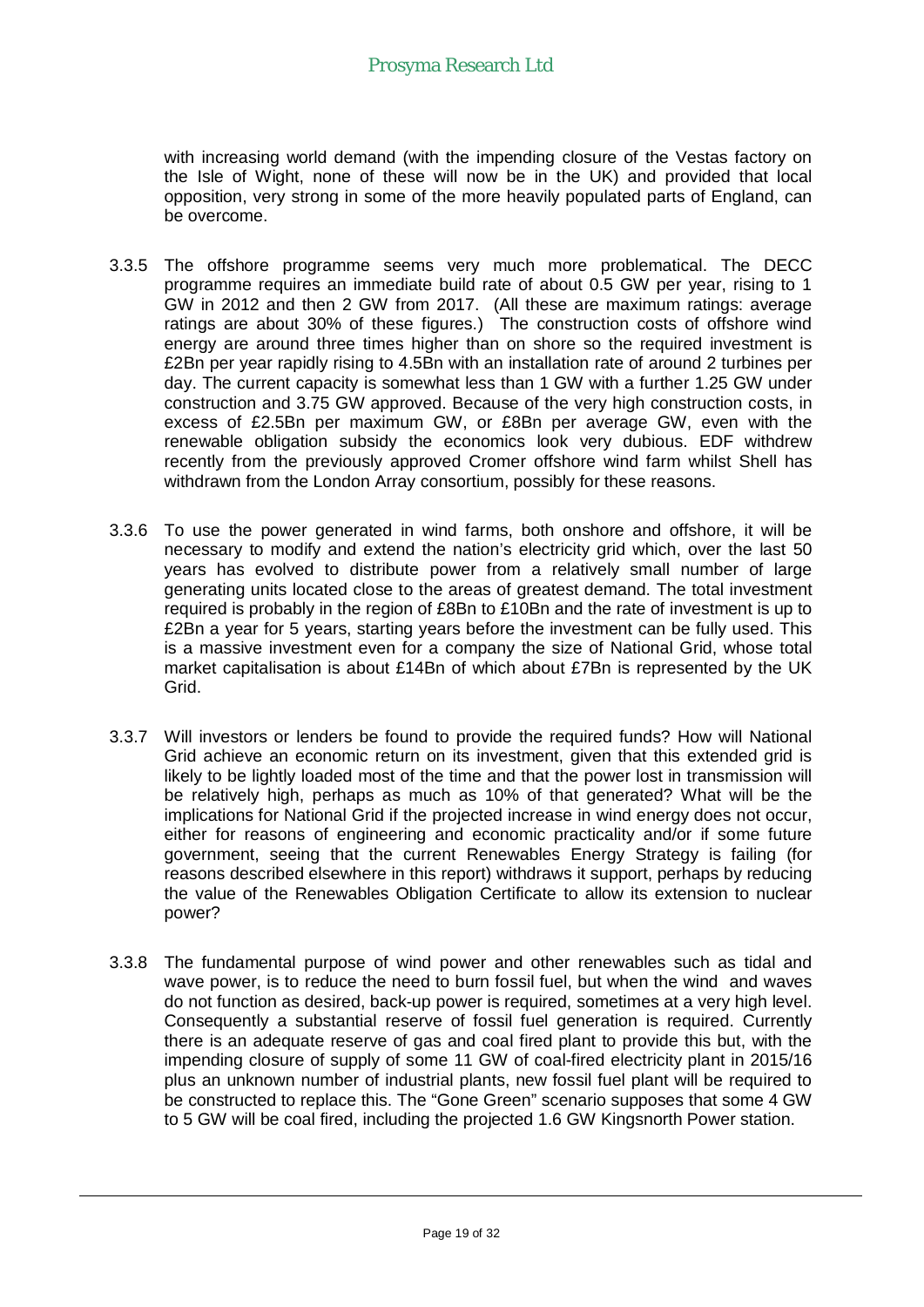- 3.3.8 The final government approval for Kingsnorth and other new supercritical coal fired generating plant is understood to depend upon verification that it will be built in such a way that Carbon Capture and Storage (CCS) can be retrofitted when this technology become commercially available.
- 3.3.9 The authors have considered this and believe that there are serious issues concerning the feasibility of CCS on the required scale. For example, the projected Kingsnorth capacity would generate about 8.5 million tonnes of  $CO<sub>2</sub>$  per year. In a liquid state, this would occupy a volume of about 7.5 million cubic metres per year. To maintain this huge volume in the liquid state will require a pressure of 60 bar at 22  $^{\circ}$ C, 50 bar at 15 °C, 40 bar at 6 °C. A one metre diameter pipe provides 785 m<sup>3</sup> per kilometre, so Kingsnorth's annual output of  $CO<sub>2</sub>$  would fill around 10,000 km of pipe, 4 times round Great Britain. 50 bar will require a pipe wall thickness of at least 10 mm of mild steel or around 250 tonnes per km or 2.5 million tonnes per annum. These vast numbers, which cannot be circumvented by even more fantastical ideas of inserting liquid  $CO<sub>2</sub>$  into the sedimentary rock from which the oil came, should be enough to halt any investment of scarce resources into CCS. But if not, the huge cost both financial and energy of separating 8.5 million tonnes of  $CO<sub>2</sub>$  per year in the Kingsnorth case from around 27 million tonnes of nitrogen and about 1.4 million tonnes of steam in the exhaust gases, probably by absorption in ethanolamine (and this is just for one 1.6 GW power station) should prevent the CCS fantasy from going any further. The GG scenario in fact envisages total new coal plant construction with CCS of approximately 5 GW.
- 3.3.10 Additional gas fired Combined Cycle Gas Turbine (CCGT) plant could be built instead of the supercritical coal plant, but this would rather defeat the object of having secure and diversified energy supplies although CCGT plant generates only about 48% of the  $CO<sub>2</sub>$  from supercritical coal for given electrical output.

# **4. Plan for the Secure Energy Strategy**

#### **4.1 Objectives**

- 4.1.1 We have put together an alternative "Secure Energy Strategy". The prime objectives are to ensure reliable, continuous and long-term economic supplies of electrical energy, to enhance the long-term security of our national raw energy fuels and, in the period from 2025 to 2050, to reduce very substantially the emissions of  $CO<sub>2</sub>$  into the atmosphere.
- 4.1.2 From the analysis of wind power, tidal barrages, biofuels, coal and gas, only nuclear can provide a non-carbon, reliable, long-term energy source meeting the prime objectives above.
- 4.1.3 The Secure Energy Strategy (SES) for the period 2010-2050 should therefore be developed with nuclear power planning and construction at its core, but taking advantage of renewable sources where they can add value. Some fossil fuel generators will be required to provide transient peak load. As the nuclear capacity becomes steadily available, the electrification of road transport and new building will provide the requisite demand flattening.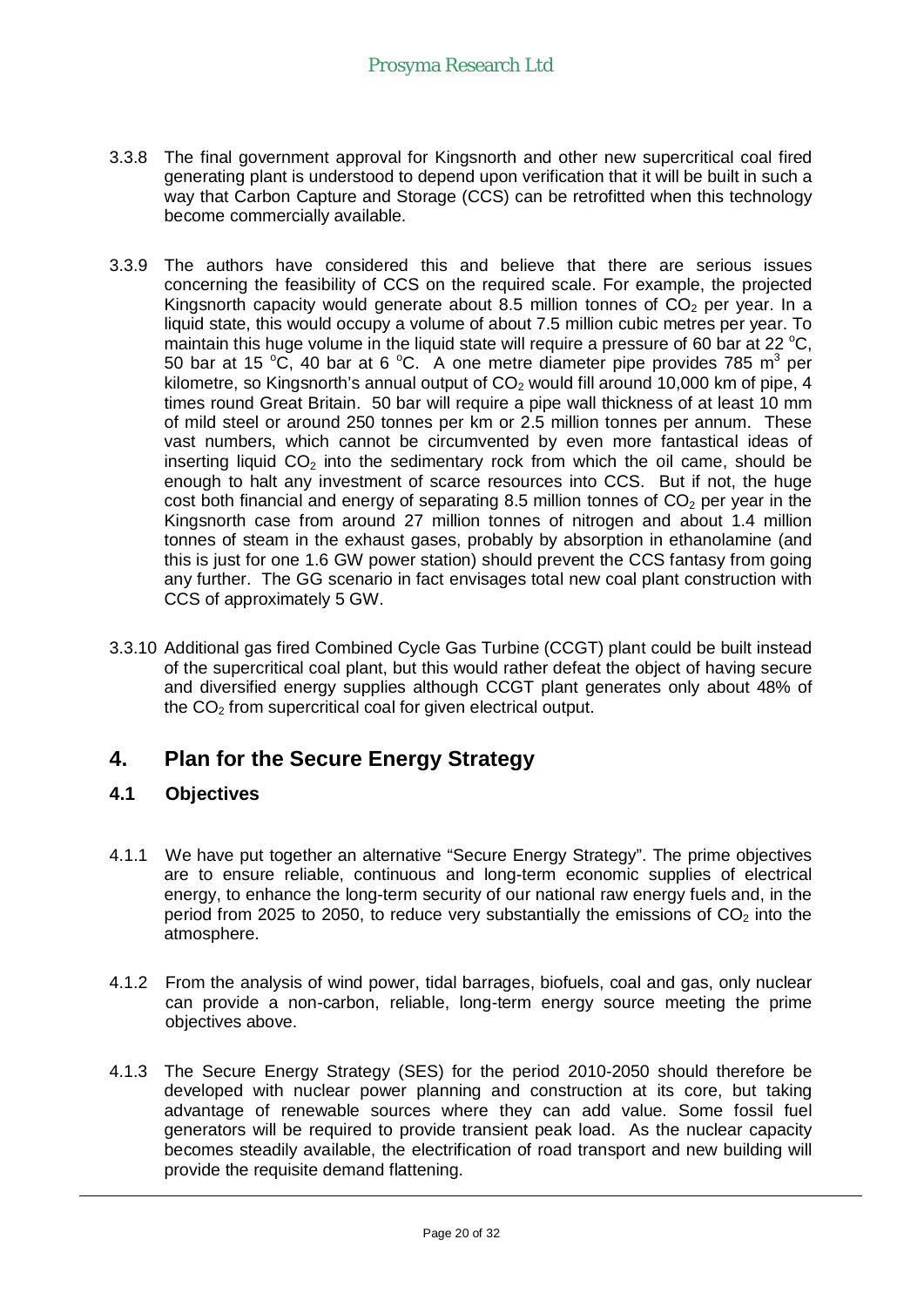#### **4.2 Outline Plan**

- 4.2.1 This SES plan envisages a greatly expanded nuclear programme for which the first new reactor comes into service in 2018, the second in 2020 and thereafter at the rate of 1 or 2 per year, replacing and supplementing the existing nuclear stations until the total nuclear power plant capacity reaches 50 GW in 2035 and 100 GW in 2050. At this point, nuclear power would provide approximately 80% of the total average electrical power generated in the UK and about 50% of total energy demand in the UK.
- 4.2.2 In the SES scenario, from the mid 2030s nuclear reactors will continue to be built until a capacity of 100 GW is built by 2050. About 10 GW coal fired capacity and a similar amount fired by natural gas will remain. The rest will be provided by renewables, while pumped storage, the cross Channel link and improved start-up and shut-down techniques for the fleet of new nuclear stations will manage major demand variations.
- 4.2.3 To ensure that there is not a shortage of power between 2015 and 2025, a derogation from the Large Combustion Plant Directive would be necessary and also new supercritical build coal plant of a further 10 GW would be required to be undertaken up to the year 2020; this is approximately twice that envisaged in the "Gone Green" scenario. Wind power, both on and off shore, would not be subsidised more than nuclear beyond the capacity currently approved, namely about 6 GW maximum rated capacity by 2015.

#### **4.3 Capacity and Capital Cost**

4.3.1 The mix of capacities to the year 2050 is shown in Figure 6 and 6A. Figures 6B and 6C show the mix of the generation technologies.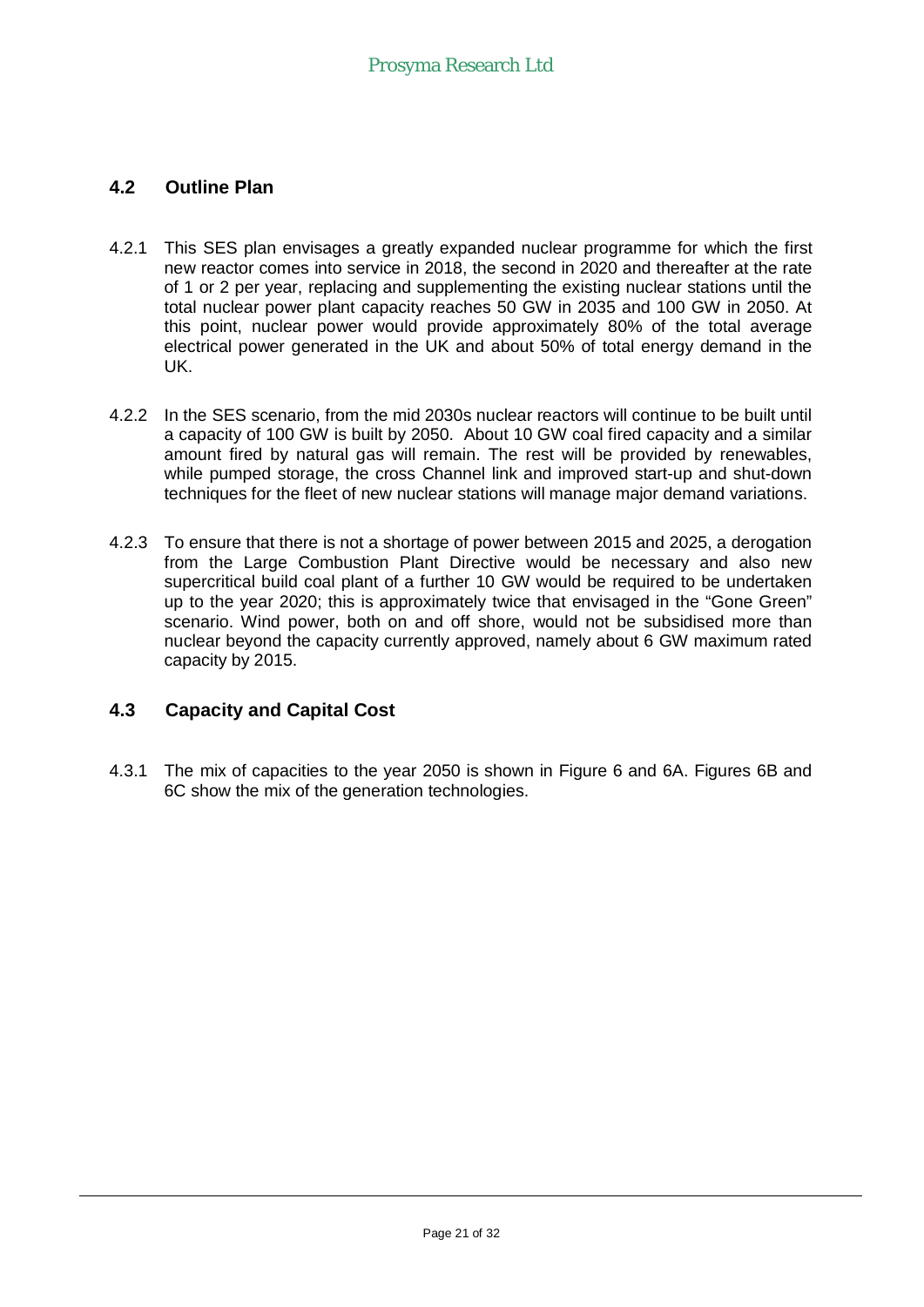



#### **Figure 6A: Total Capacity by Type for the "SES" Scenario to 2050**

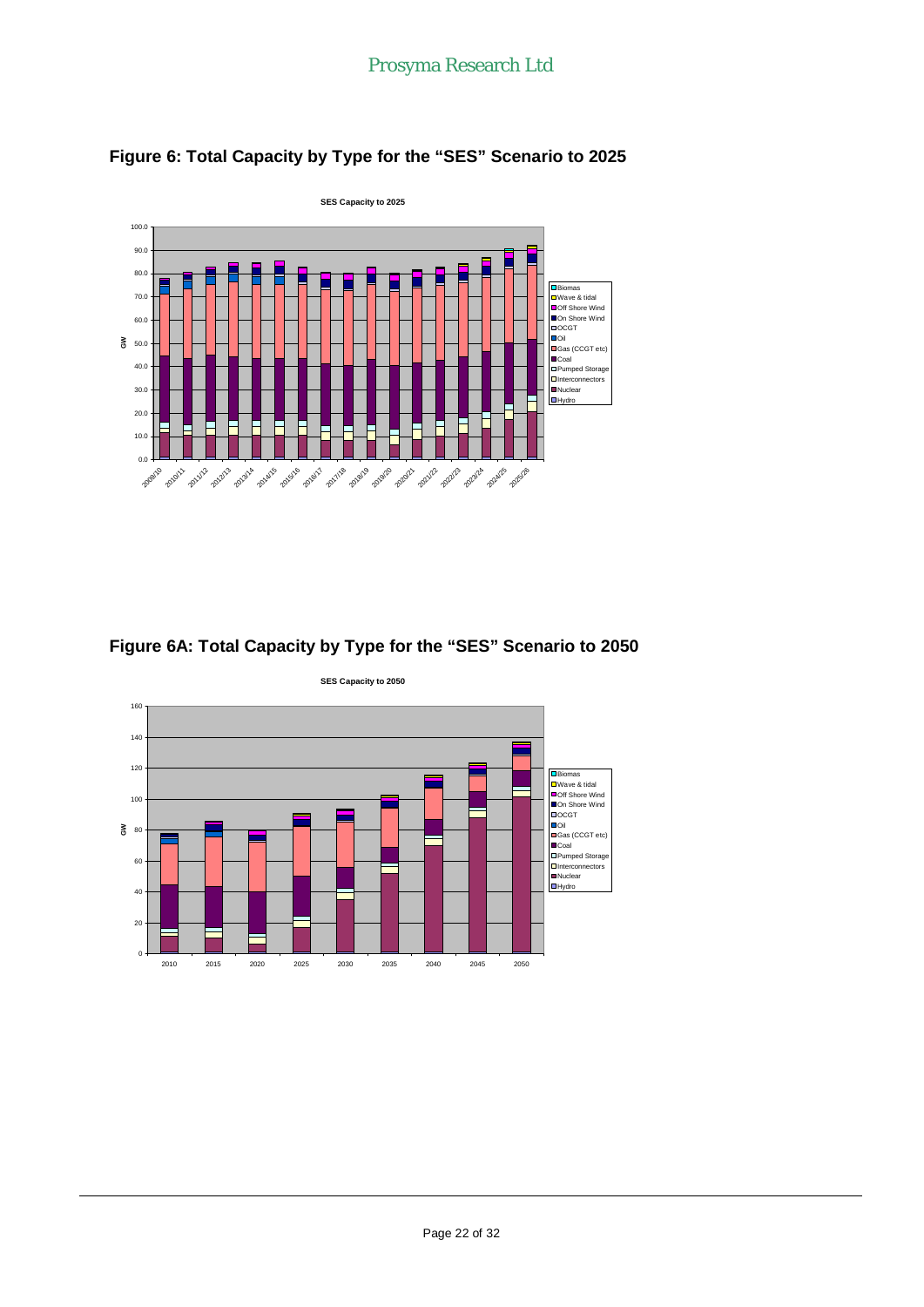

#### **Figure 6C: Total Generation by Type for the "SES" Scenario to 2020**





4.3.2 The total cost of this programme is estimated to be about £90Bn to the year 2035. The need to extend the grid would be minimal, perhaps a maximum of £1Bn so the total saving of capital expenditure, compared with the National Grid's "Gone Green" scenario, would be in the region of £10Bn to £15Bn and the spend profile significantly flatter and more affordable. The evolving capital cost can be seen in Figures 7 and 7A.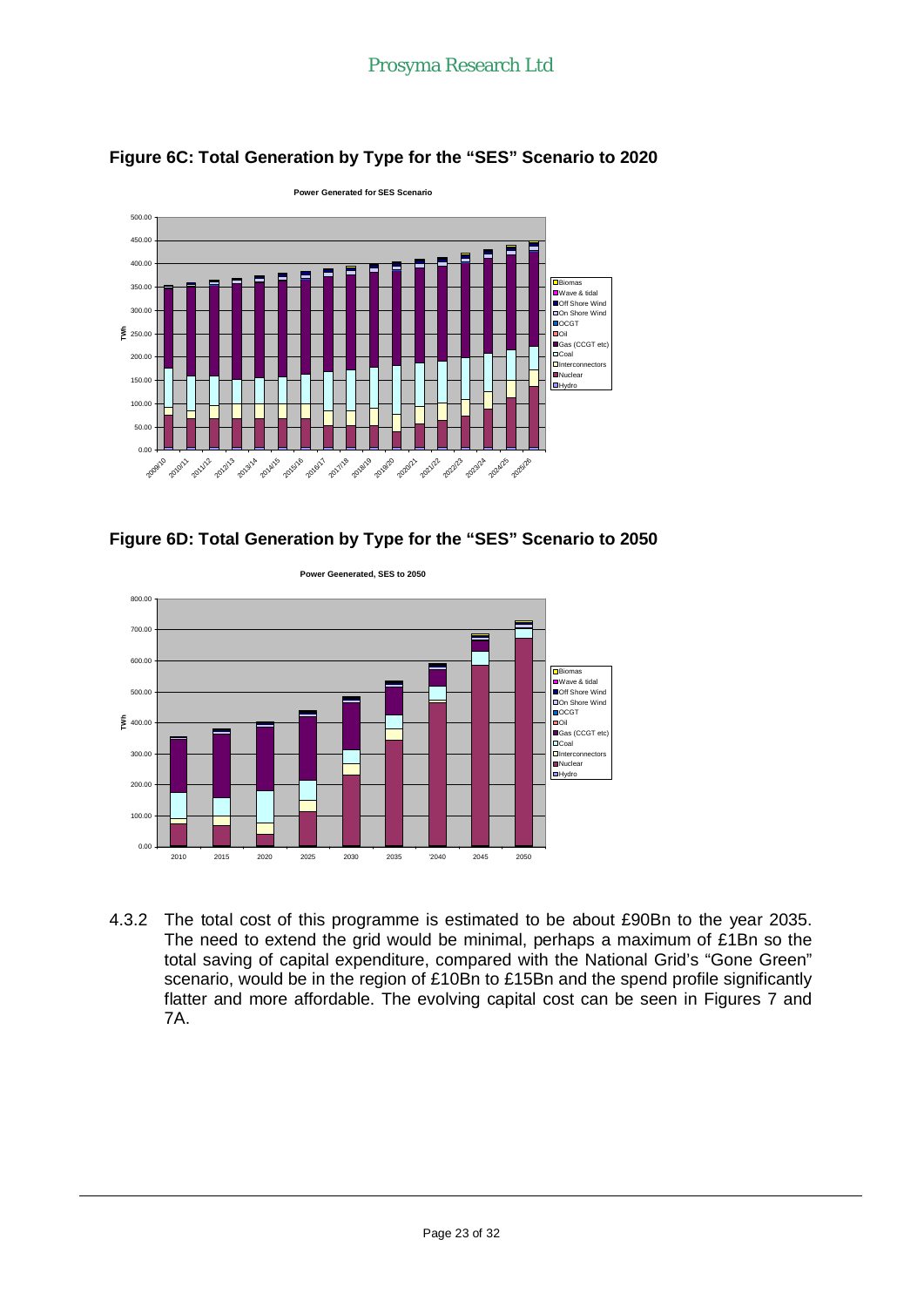

Figure 7: Capital Expenditure for "SES" Programme to 2025

### **Figure 7A: Capital Expenditure Gone Green Vs "SES" to 2025**



# **4.4 Energy Supply Risk and Generating Cost**

4.4.1 The Secure Energy Strategy was tested for possible power supply interruptions during the winter peak under the same rules as the "Gone Green" Scenario with a 7% margin, plus an additional margin of 95% for available power provided by wind, waves and tidal generation. The results are shown in Figure 8.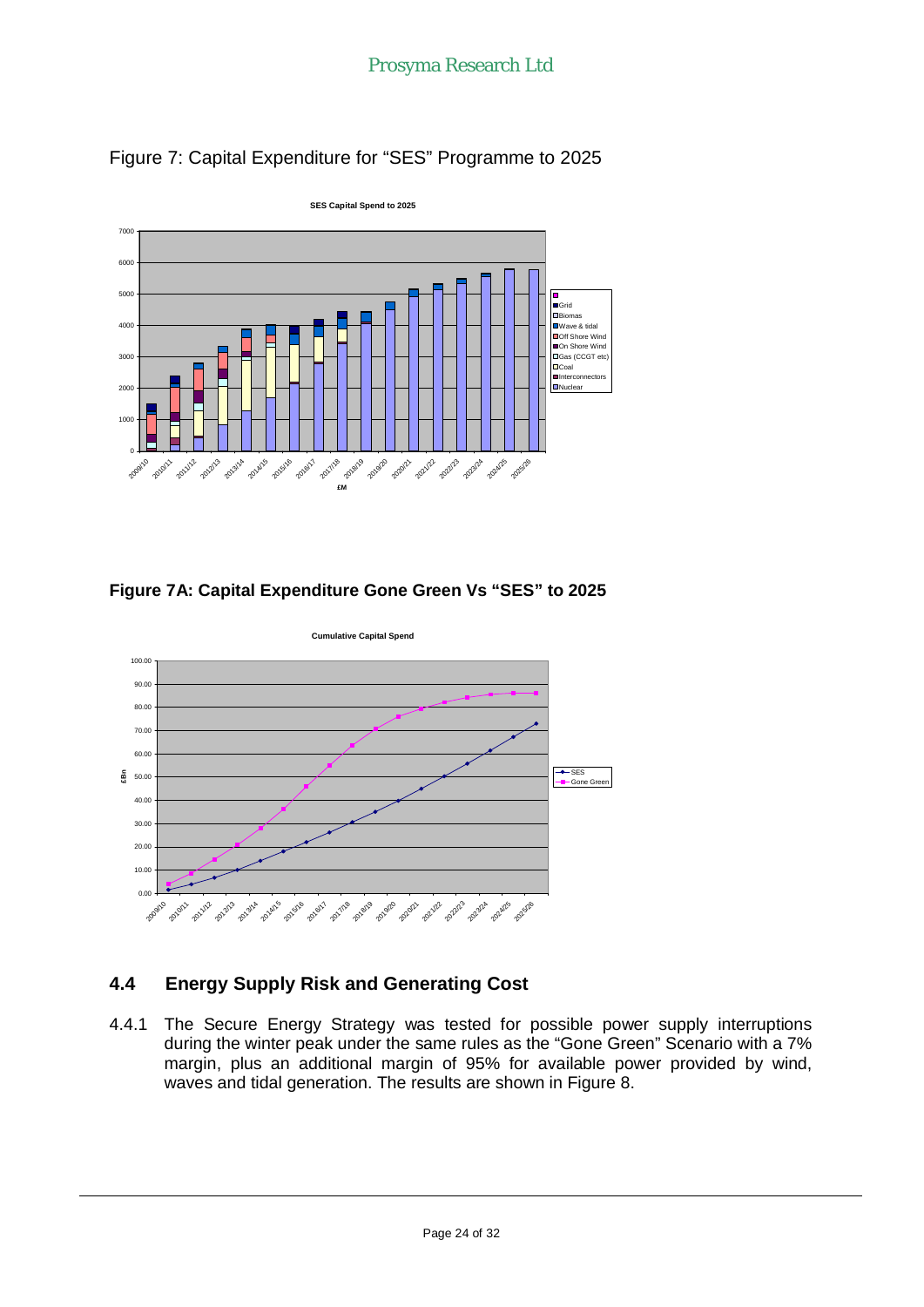

#### **Figure 8: Maximum Requirement Vs Minimum Supply for SES**

- 4.4.2 It is evident that, though the surplus of available capacity over demand is potentially tight around 2017 to 2020, there is always a positive margin; this could become critical if the nuclear build programme were delayed, so the necessity of retaining the older coal fired plant as an emergency reserve becomes apparent. The margin of available capacity over demand continues to increase after 2025 as additional nuclear plant joins the grid.
- 4.4.3 The cost of generation for the Secure Energy Scenario was tested against the the "Gone Green" Scenario and are compared in Figure 9.

**Figure 9: Cost of Generation in p per kWh, SES Vs "Gone Green"**



4.4.4 It is evident that, whereas in the "Gone Green" scenario the mean cost of generated electrical energy increases from the current price of approximately 3.2p per kWh to about 4p per kWh in 2025 (an increase of 25% or maybe around £2.5Bn per annum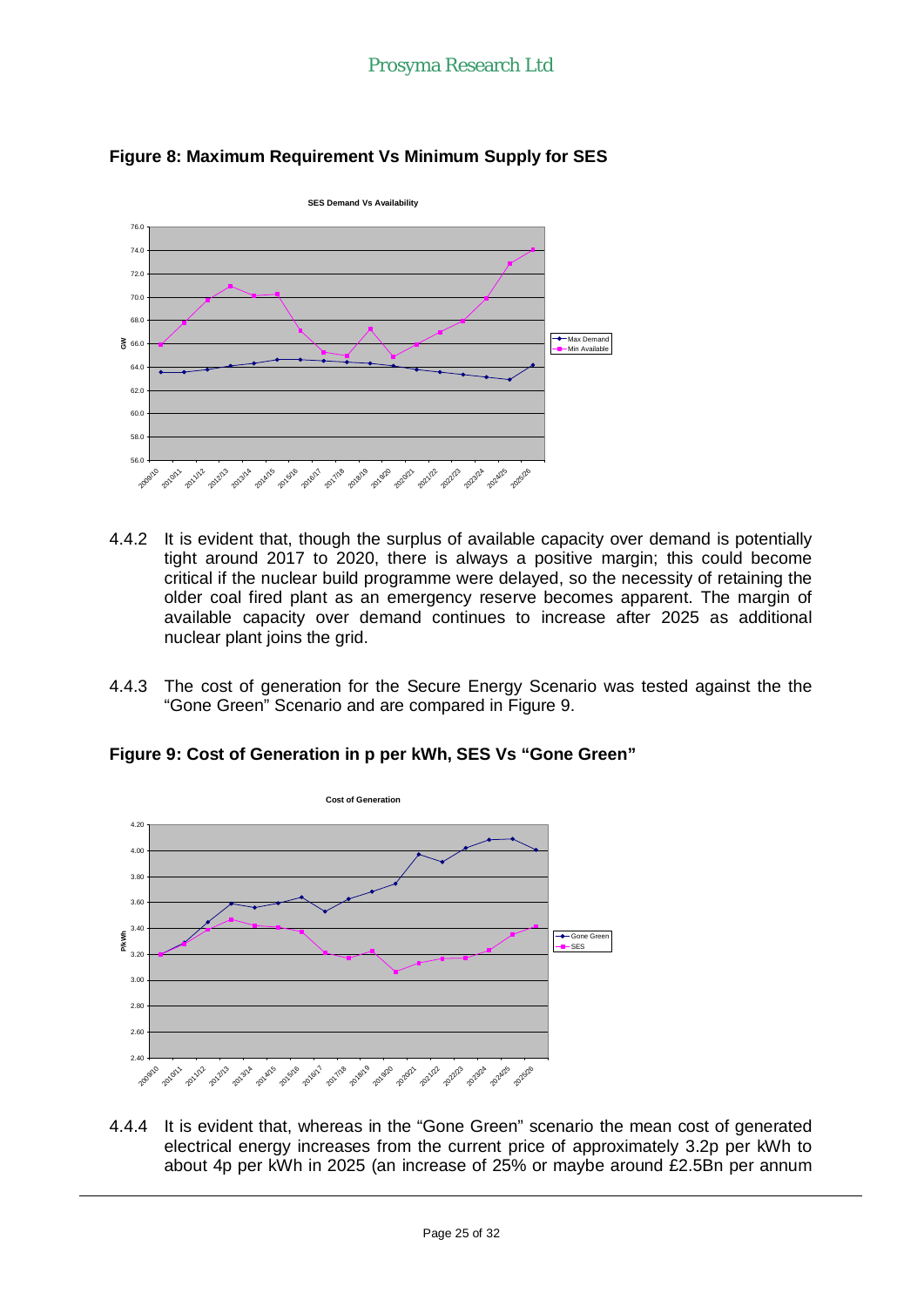on the national electrical energy bill) under the Secure Energy Strategy the price is roughly constant. These figures exclude the additional transmission losses in the grid and the additional maintenance costs associated with the extended grid. If these are added, the cost of the national energy supply is likely to rise by a further 5%.

#### **4.5 Carbon Dioxide Emissions**

4.4.1 The Secure Energy Strategy was tested and compared with the "Gone Green" scenario for projected  $CO<sub>2</sub>$  emissions. To compare the two it was necessary to extend the "Gone Green" Scenario to 2035. For this comparison, it was assumed that offshore wind capacity, onshore wind capacity and wave/tidal capacity were each expanded by 0.5 GW per year from 2025 and biofuel energy by 0.2 GW year. For both scenarios, the total power generated was assumed to be flat at 410 TWh from the year 2020. The results are given for emissions per TWh for both the "Gone Green" and SES Scenarios to 2025 in figure 10 and for SES to 2050 in figure 11 respectively.



#### **Figure 10: Total CO2 Emissions Compared**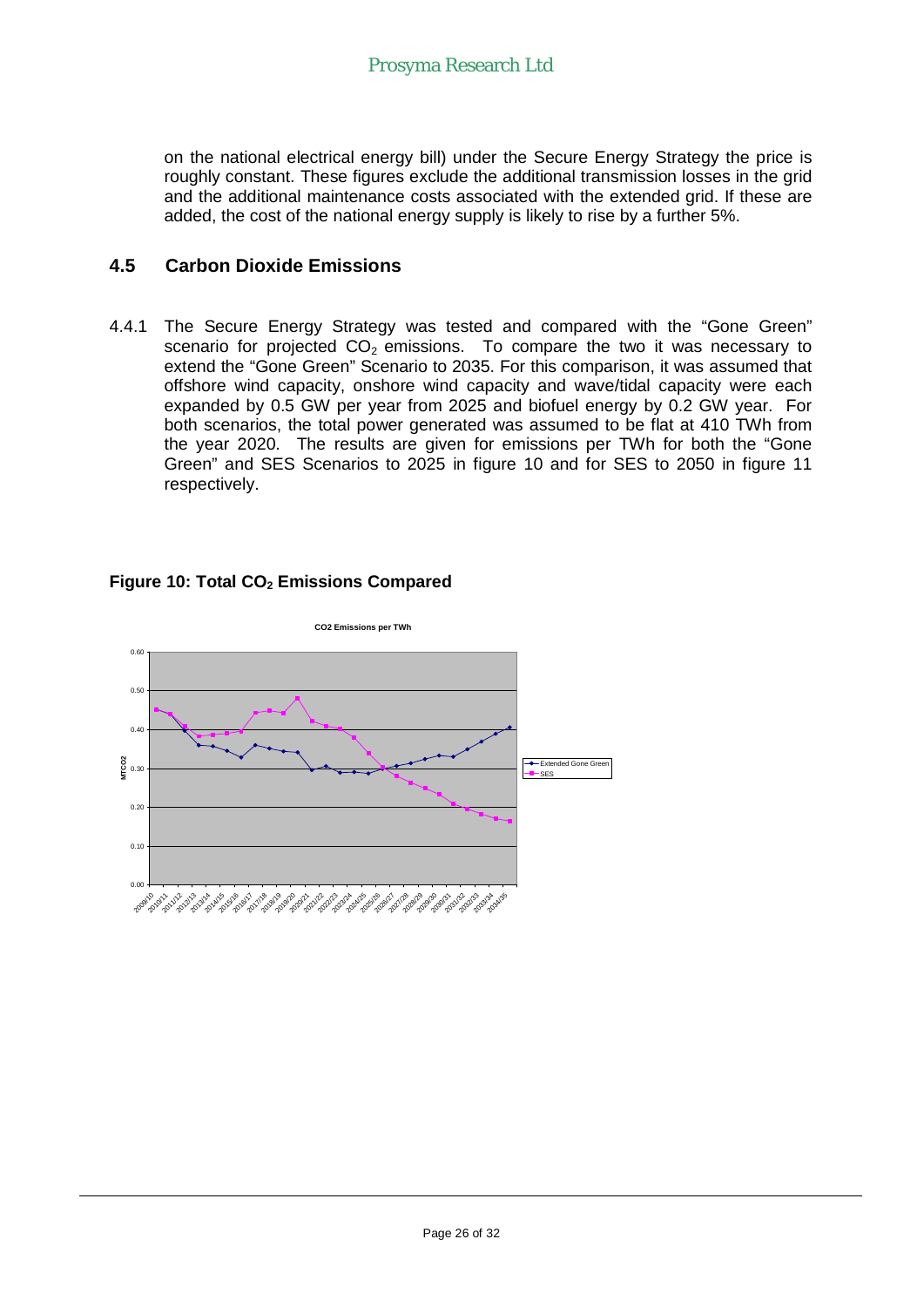

**Figure 11: CO2 Emissions per TWh to 2050 for SES Scenario**

4.4,2 It can be seen in Figure 10 that for the Secure Energy Strategy, the total  $CO<sub>2</sub>$ emissions initially rise as we pull out of the recession and because we retain the coal fired generating plant that would otherwise be decommissioned by the year 2015. However, by the year 2030, the emissions for both scenarios have fallen to not much more than half the present levels. From 2030 to 2050 Figure 11 shows that the SES reduces the carbon emissions for TWh of electricity to about 16% of today's figure and (although not shown on Figure 11) to about 35% in the economy overall.

# **5. Conclusions**

- 5.1 It has been established that the "Gone Green" Scenario will be difficult if not impossible to achieve. If it were achieved, it would pose significant risks to the nation's supply of electrical energy during the winter peak period of December to March and the cost of electrical generation would be likely to rise by some 25% by the year 2025 at constant prices.
- 5.2 The cost of extending and otherwise modifying the national electricity grid to implement the "Gone Green" Scenario will require National Grid plc to invest some £10Bn, mostly in the next 5 or 6 years. It is not clear how National Grid will secure a reasonable return on capital invested nor, if the "Gone Green" strategy cannot be achieved, or is severely modified by the government of the day, possibly for good practical reasons, how National Grid plc will recover any worthwhile cost on its massive investment and indeed, whether it could remain solvent under such circumstances.
- 5.3 The alternative Secure Energy Strategy indicates a route to safeguard Britain's electrical energy supply system and reduce the need for investment by at least £10Bn over the next 20 years. The much reduced investment required by National Grid plc would pose miminal risk. The price of electricity would remain almost level.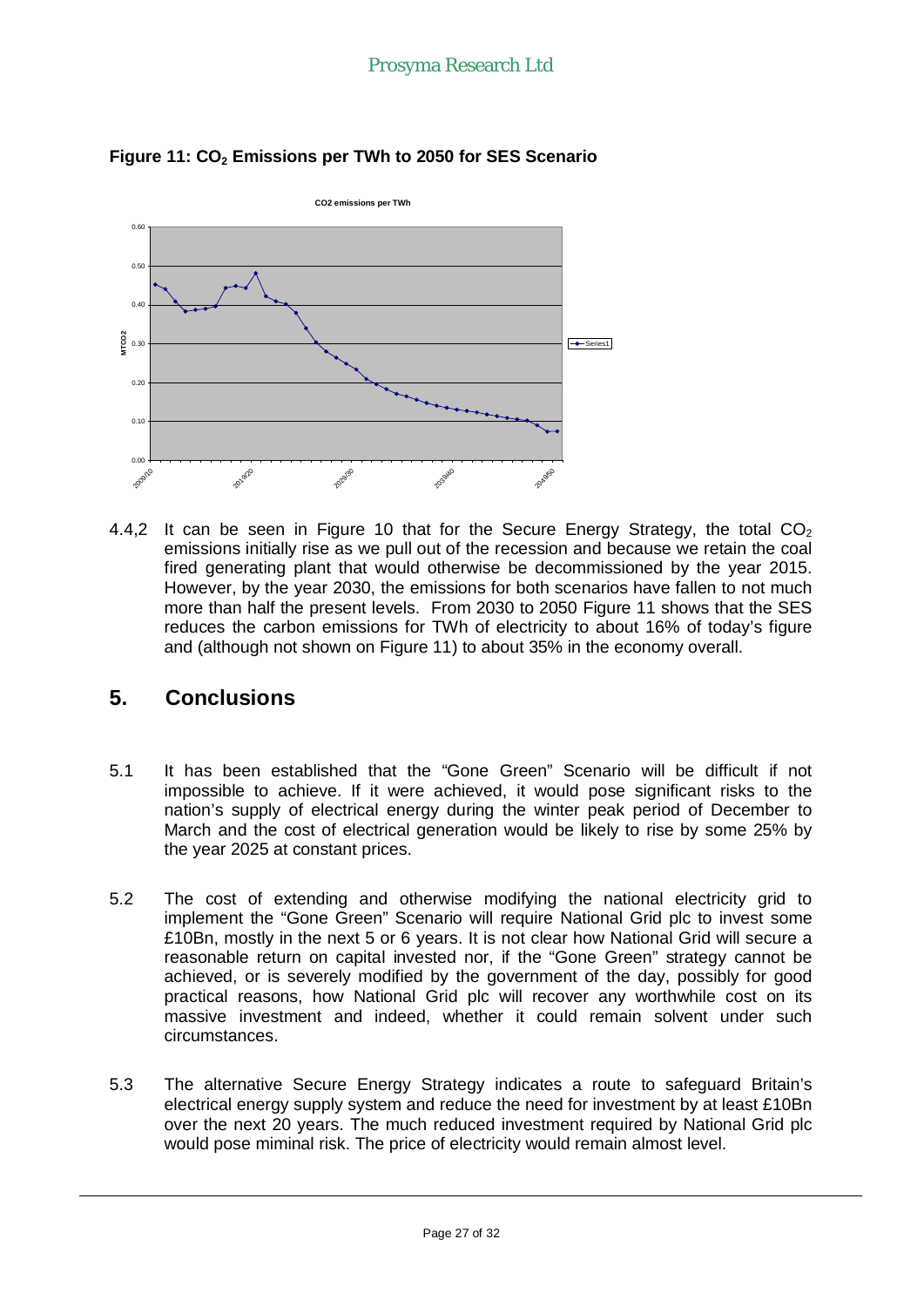5.4 To implement the Secure Energy Strategy it will be necessary both to start a new civil nuclear programme in the next 12 months and to achieve derogation from the EU's Large Combustions Plant Directive.

# **6 National Grid Questions with short answers & refs to text**

| <b>No</b>      | Question                                                                                                                                                        | <b>Short answer</b>                                                                 | <b>Reference</b><br>to<br>sections<br>in text |
|----------------|-----------------------------------------------------------------------------------------------------------------------------------------------------------------|-------------------------------------------------------------------------------------|-----------------------------------------------|
| 1              | How do National Grid's observations align with<br>your experience or modelling of wind<br>generation?                                                           | Optimistically                                                                      | 3.3                                           |
| $\mathbf{2}$   | Are we correct in assuming that wind generation<br>is controllable enough to assist in operating the<br>networks?                                               | <b>No</b>                                                                           | 3.2                                           |
| 3              | Should National Grid assume that Supercritical<br>Coal generators will provide some flexibility in<br>operation which will assist in operating the<br>networks? | Very little                                                                         | 3.2                                           |
| 4              | Should we assume that Nuclear generators will<br>continue to concentrate on base-load<br>operation?                                                             | Not necessarily                                                                     | 4.2.2                                         |
| 5              | Is it likely that Carbon Capture plant will impose<br>material restrictions on the operation of<br>electricity generating plant?                                | No - CCS will not<br>happen                                                         | 3.3.9                                         |
| 6              | Are there other aspects of tidal or marine<br>technologies that we should consider further at<br>this stage?                                                    | No                                                                                  |                                               |
| $\overline{7}$ | Are there other restrictions we should consider<br>in developing a view on gas fired generator<br>flexibility?                                                  | <b>No</b>                                                                           |                                               |
| 8              | What is your view of future electricity demand<br>growth and how would you quantify any<br>uncertainty around this?                                             | Electric cars will<br>constitute the biggest<br>new demand                          | 4.1.3                                         |
| 9              | Are there other developments which will change<br>the way that electricity will be consumed in 2020<br>that we should consider?                                 | Increased use in new<br>houses, offices and<br>replacement<br>equipment in industry |                                               |
| 10             | Do you share our view that distribution<br>companies, suppliers, aggregators and<br>ourselves will all value and compete for demand<br>side services?           | Possibly                                                                            |                                               |
| 11             | Are our assumptions around the number of<br>electric vehicles in 2020 reasonable?                                                                               | Yes                                                                                 |                                               |
| 12             | Is it valid to assume that electric vehicle<br>charging will be co-ordinated via a smart grid or<br>something similar and will react to price signals?          | Yes                                                                                 |                                               |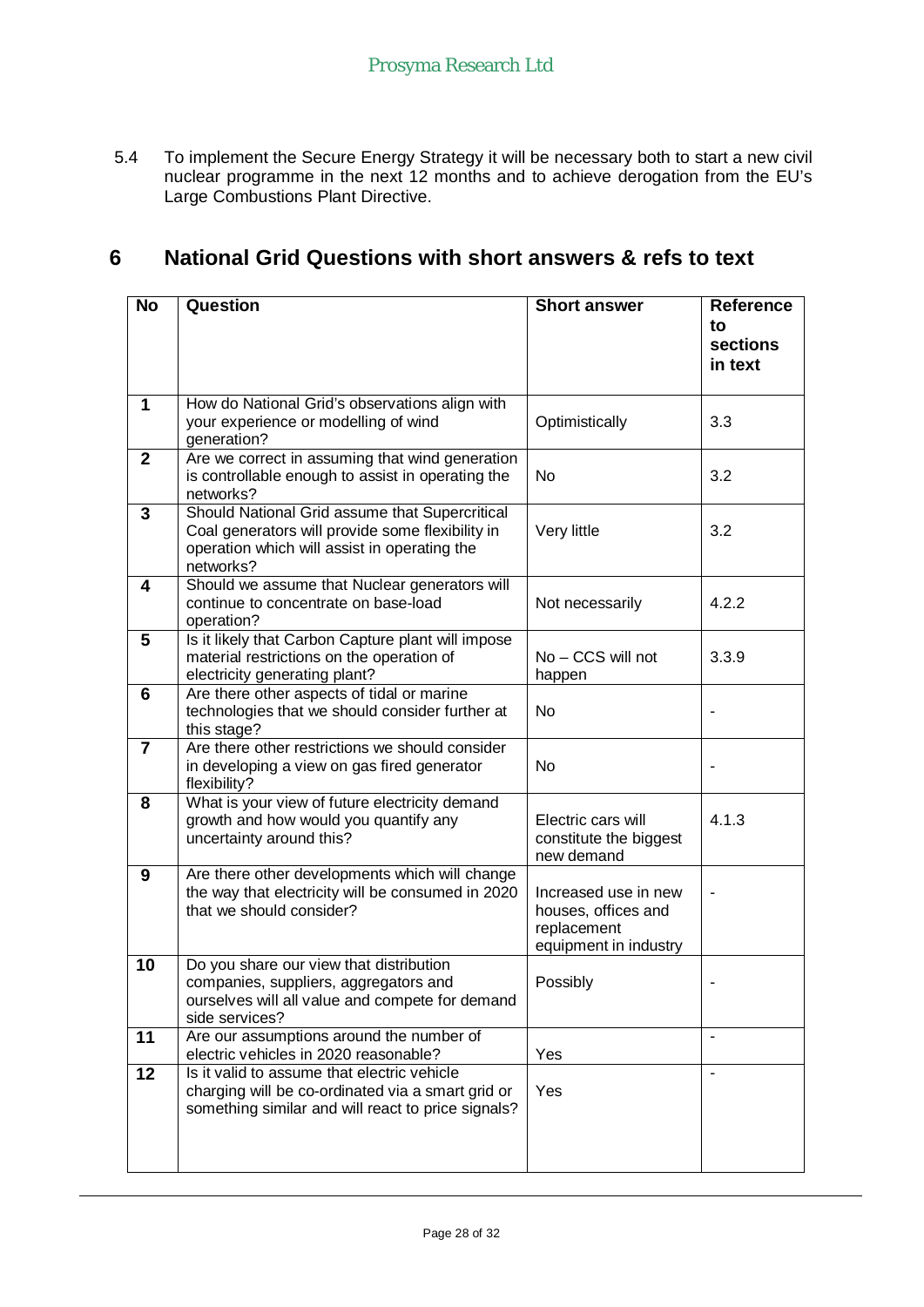| <b>No</b>       | Question                                                                                                                                                                                   | <b>Short answer</b>                                                                     | <b>Reference</b><br>to sections<br>in text |
|-----------------|--------------------------------------------------------------------------------------------------------------------------------------------------------------------------------------------|-----------------------------------------------------------------------------------------|--------------------------------------------|
| $\overline{13}$ | Do you foresee a greater or lesser role from<br>embedded and distributed generation than we<br>have assumed?                                                                               | Overall, major<br>extension of the<br>network to 2025<br>required under "Gone<br>Green" | 2.3.1<br>3.3.6                             |
| 14              | Is our anticipated improvement in wind<br>forecasting performance at 4 hours ahead<br>achievable?                                                                                          | Possibly but not really<br>relevant                                                     | 3.2.3                                      |
| 15              | Do you have any views on our projected Short<br>Term Operating Reserve requirement under<br>"Gone Green"?                                                                                  | Yes                                                                                     | 3.2.4                                      |
| 16              | Do you have any views on our projected<br>volumes, prices and costs for STORR under<br>"Gone Green"?                                                                                       | Yes                                                                                     | 3.2.4                                      |
| 17              | Is National Grid's current view that "low wind"<br>events across Great Britain need to be<br>considered when evaluating electricity operating<br>margins reasonable?                       | Yes                                                                                     | 3.2.4                                      |
| 18              | Are our generator availability assumptions<br>reasonable for application to analysis of future<br>operating margins?                                                                       | Wind is too high                                                                        | Footnote 8                                 |
| 19              | We would welcome comments from market<br>participants on how they expect to manage<br>periods of low wind generation output and<br>whether this is an important consideration for<br>them. |                                                                                         |                                            |
| 20              | Are we correct to highlight the importance of<br>wider European issues in electricity operating<br>margin analysis?                                                                        | No.                                                                                     |                                            |
| 21              | Are there further technical solutions for<br>maintaining operating margins which we have<br>not mentioned here?                                                                            | Yes, new techniques<br>for shut-down/start-up<br>of nuclear reactors                    |                                            |
| 22              | Do you think National Grid's view of future<br>operating margins is useful and do you have<br>views on how this should be presented?                                                       | See answers to<br>Questions 15-17                                                       |                                            |
| 23              | Are our assumptions regarding the level of<br>electricity demand during the minimum demand<br>periods reasonable?                                                                          | Definitely not in long-<br>term to 2035                                                 |                                            |
| 24              | Are our generation availability assumptions for<br>minimum demand periods reasonable?                                                                                                      | Yes, up to 2020                                                                         | ٠                                          |
| 25              | Is our central assumption regarding wind<br>generation bid prices related to ROCs<br>reasonable?                                                                                           | Likely to change                                                                        | $\overline{\phantom{a}}$                   |
| 26              | Is it reasonable to assume that minimum<br>demand periods will be managed using<br>Interconnectors and Wind Generation in<br>preference to the curtailment of Nuclear<br>Generation?       | No                                                                                      |                                            |
| 27              | Do you agree with National Grid's view of<br>increased balancing activity in the future due to<br>variation in market length?                                                              | Possibly                                                                                |                                            |
| 28              | Do you agree with National Grid's view that<br>ramping effects will impact on operation of the<br>networks?                                                                                | Yes                                                                                     |                                            |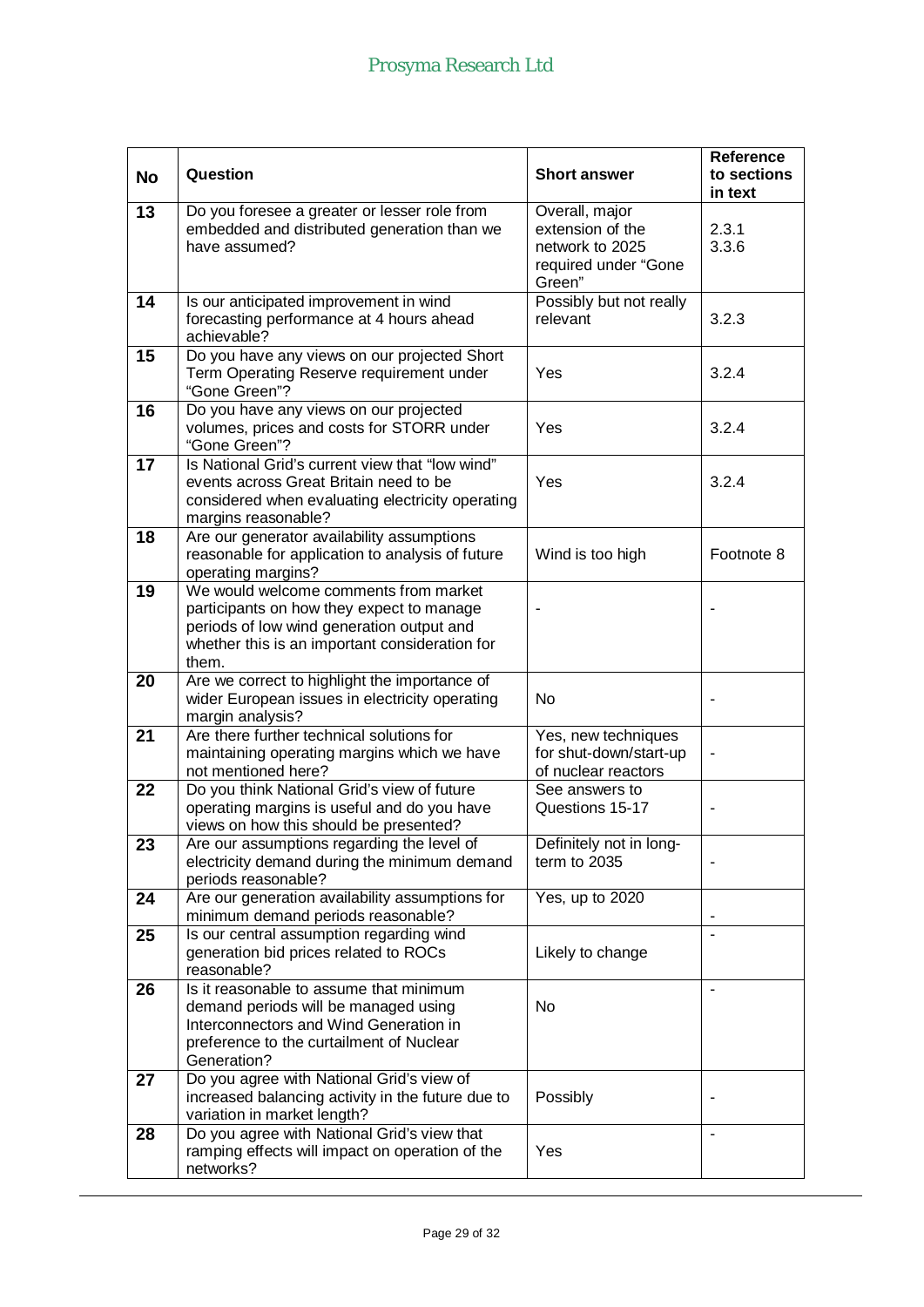| <b>No</b> | Question                                                                                                                                                                                                                                                                                                                                                                                                                                     | <b>Short answer</b>                                                 | <b>Reference</b><br>to sections<br>in text     |
|-----------|----------------------------------------------------------------------------------------------------------------------------------------------------------------------------------------------------------------------------------------------------------------------------------------------------------------------------------------------------------------------------------------------------------------------------------------------|---------------------------------------------------------------------|------------------------------------------------|
| 29        | Do you believe that a new approach is required<br>in the development of System Operator to<br>generation or demand control point interfaces<br>for 2020?                                                                                                                                                                                                                                                                                     | If wind goes ahead,<br>answer is yes                                |                                                |
| 30        | Are there any specific factors which suggest<br>that adequate flexibility will not be available to<br>National Grid for use in operating the networks<br>in 2020?                                                                                                                                                                                                                                                                            | Yes                                                                 | Synopsis-<br><b>Realities of</b><br>wind-power |
| 31        | The combined challenge of:<br>(a) ensuring the networks are operated safely<br>and securely against a background of<br>generation variability; whilst<br>(b) getting more from existing infrastructure;<br>suggests to us that control, communication and<br>information systems have a greater part to play<br>in controlling flows across the transmission<br>networks.<br>Are there alternative approaches which should<br>be considered? | For GG you have to<br>retain back-up fossil<br>fuel                 | Synopsis-<br><b>Realities of</b><br>wind-power |
| 32        | What criteria should National Grid use in<br>developing any requirements for information<br>regarding embedded generators? Are there<br>other ways of obtaining this information?                                                                                                                                                                                                                                                            |                                                                     |                                                |
| 33        | Are there additional options that National Grid<br>should consider to maintain a Black Start<br>capability?                                                                                                                                                                                                                                                                                                                                  |                                                                     |                                                |
| 34        | Are we correct in assuming that new<br>interconnectors will be able to meet some of our<br><b>Balancing Services requirement?</b>                                                                                                                                                                                                                                                                                                            | Possibly                                                            |                                                |
| 35        | What is your view on the potential of electric<br>vehicles to provide balancing and other energy<br>services?                                                                                                                                                                                                                                                                                                                                | Fundamentally<br>important                                          | Synopsis &<br><b>SES</b><br>(Section 4)        |
| 36        | How much of the electricity demand in Great<br>Britain do you think could be regarded as<br>discretionary or deferrable and hence available<br>for use as a Balancing Service or other energy<br>service?                                                                                                                                                                                                                                    | Tiny if you stay with<br>GG, larger if you adopt<br><b>SES</b>      |                                                |
| 37        | What specific actions should National Grid take<br>to facilitate Balancing Services from demand-<br>side providers while maintaining the required<br>quality and volume of service?                                                                                                                                                                                                                                                          |                                                                     |                                                |
| 38        | Are there further aspects of storage or other<br>storage technologies we should consider when<br>looking forward to 2020?                                                                                                                                                                                                                                                                                                                    | No                                                                  |                                                |
| 39        | What are the prospects for the provision of<br>Balancing Services from new OCGTs or other<br>"Back-up" generation?                                                                                                                                                                                                                                                                                                                           | Small                                                               |                                                |
| 40        | Is our mapping of technology to Balancing<br>Services reasonable?                                                                                                                                                                                                                                                                                                                                                                            |                                                                     |                                                |
| 41        | Is a statement of National Grid's view of its long<br>term Balancing Services requirement useful to<br>industry stakeholders?                                                                                                                                                                                                                                                                                                                | Yes - but all depends<br>on which generation<br>strategy is adopted | ä,                                             |
| 42        | What period should a long term Balancing<br>Services Requirement statement cover?                                                                                                                                                                                                                                                                                                                                                            | $\overline{5}$ years minimum                                        | ٠                                              |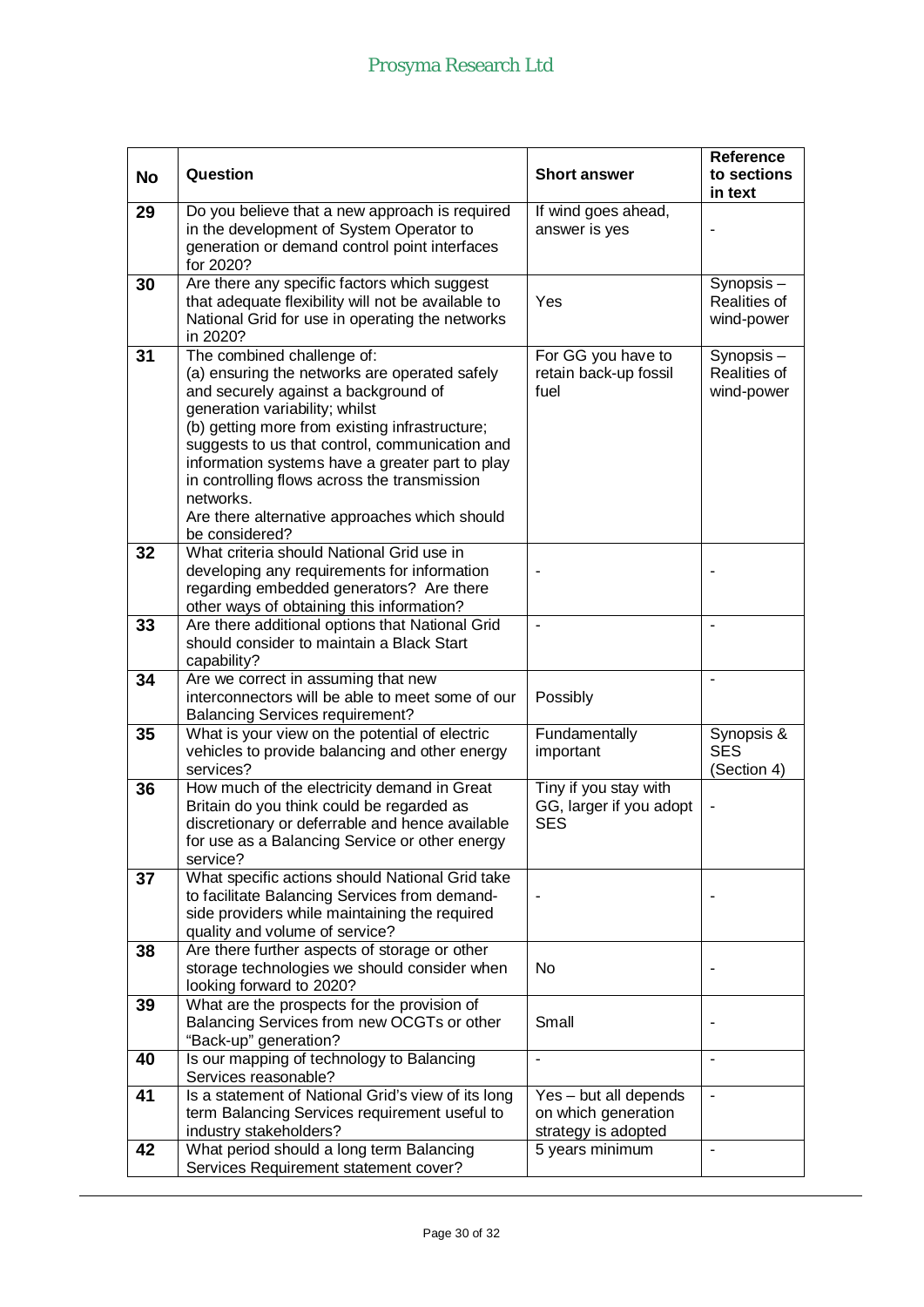| 43 | What changes to the current reserve products    |  |
|----|-------------------------------------------------|--|
|    | would better encourage the provision of reserve |  |
|    | services?                                       |  |
| 44 | What actions would ensure that procurement of   |  |
|    | reserve services does not impact adversely on   |  |
|    | the efficient operation of the wholesale energy |  |
|    | markets?                                        |  |

# **7 References**

- S1 Drax Group plc, Sector Reviews 32/12/08
- S2 Stateman's Yearbook, Palgrave MacMillan, 2008
- 1. National Grid: Briefing note '*Gone Green¶ a Scenario for 2020.* 24 June 2009
- 2. National Grid: *Consultation Paper Operating the Electricity Transmission Networks in 2020*. 18 June 2009
- 3. Department of Energy and Climate Change (DECC): *UK Renewable Energy Strategy Paper*. 15 July 2009
- 4. The Royal Academy of Engineering: *The cost of generating electricity. A commentary on a study carried out by PB Power for the Royal Academy of Engineering.* 10 March 2004
- 5. Confederation of British Industry: *Decision Time Driving the UK towards a Sustainable Energy Future*. 17 July 2009
- 6. British Wind Energy Association: *UK Offshore Wind: Charting the Right Course scenarios for offshore capital costs for the next five years.* 1 July 2009
- 7. Department of Energy and Climate Change (DECC): *Severn Tidal Power Phase One Consultation, Government Response.* 14 July 2009
- 8. Business Green website: *Wind farm consortium applies for £1bn London Array loan, Tom Young.* 17 July 2009
- 9. EDF Energy website [\(www.edfenergy.com\)](http://www.edfenergy.com): *West Burton Combined Cycle Gas Turbine Station*. EDF Energy, 2009.
- 10. National Energy Technology Laboratory, Pittsburgh: *Performance Baseline for Fossil Energy Plants, Vol. 1, DOE/NETL-2007/1281*. May 2007.